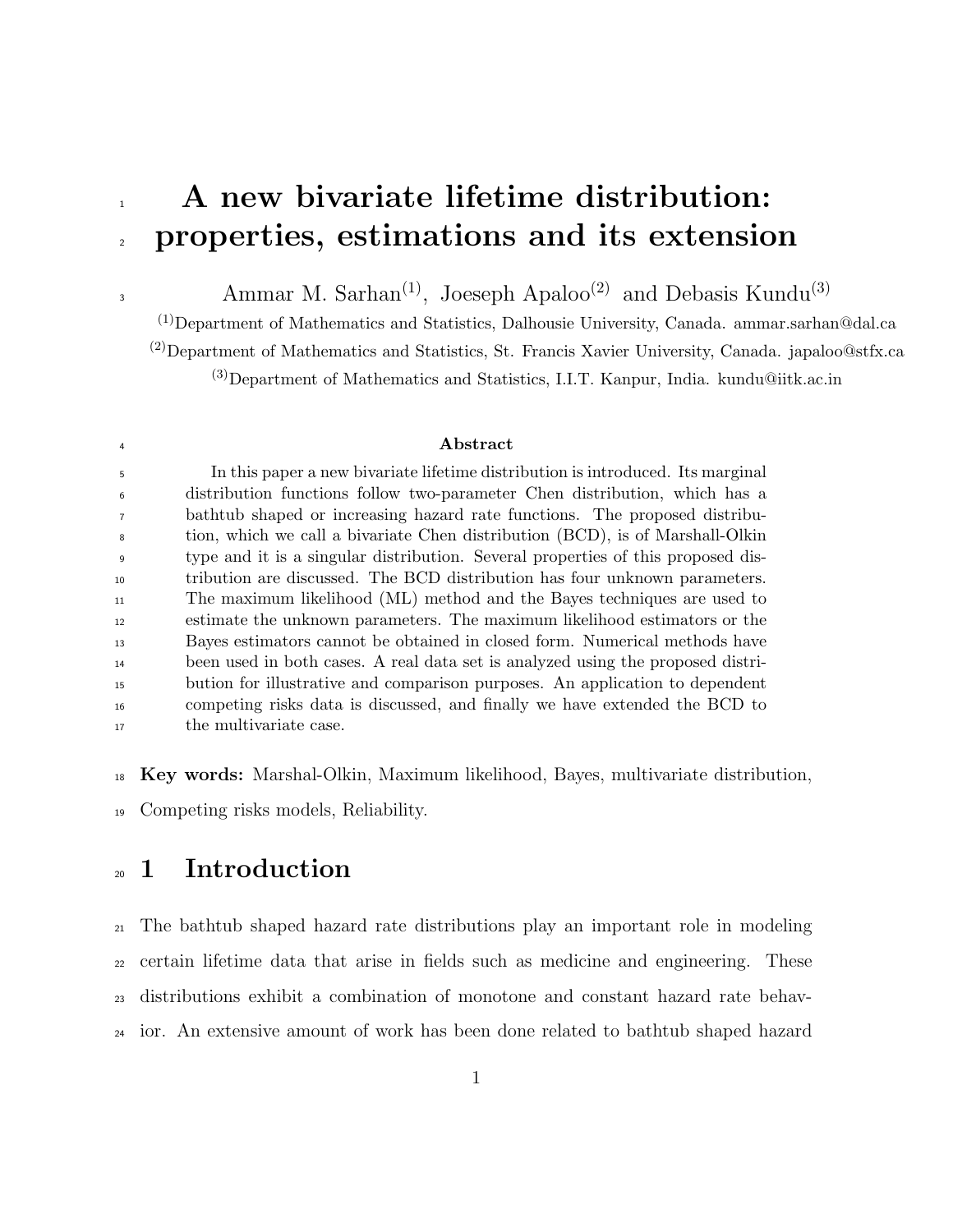function, see for example Smith and Bain (1975), Leemis (1986), Gaver and Acar (1979), Hjorth (1980), Mudholkar and Srivastava (1993), Lemonte (2013) and see the references therein. Chen (2000) had introduced a two-parameter lifetime distribution with the following hazard function

$$
h(x; \alpha, \beta) = \alpha \beta x^{\beta - 1} e^{x^{\beta}}, x \ge 0; \alpha, \beta > 0.
$$
 (1.1)

<sup>29</sup> The hazard function  $h(.)$  can be an increasing or a bathtub shaped. It may be 30 observed that for any  $\alpha > 0$ , if  $\beta < 1$ , the shape of the hazard function is a bathtub 31 shaped, and for  $\beta \geq 1$ , it is an increasing function. This distribution is referred to 32 as the univariate Chen distribution (UCD) and will be denoted by  $UCD(\alpha, \beta)$ . The <sup>33</sup> associated survival function and the probability density function are respectively:

$$
S_{UCD}(u; \alpha, \beta) = \exp\left\{-\alpha \left(e^{u^{\beta}} - 1\right)\right\}; \quad u > 0,
$$
\n(1.2)

$$
f_{UCD}(u; \alpha, \beta) = \alpha \beta u^{\beta - 1} e^{u^{\beta}} \exp \left\{ -\alpha \left( e^{u^{\beta}} - 1 \right) \right\}; \quad u > 0. \quad (1.3)
$$

<sup>34</sup> It has been observed that the UCD is a very flexible distribution. The pdf and the <sup>35</sup> hazard functions can take variety of shapes.

 Sarhan and Balakrishnan (2007) proposed a bivariate distribution using the gen- eralized exponential distribution and exponential distribution, and derived several interesting properties of that distribution. This distribution was named the Sarhan- Balakrishnan bivariate distribution (SBBD). The SBBD was obtained using the gen- eralized exponential and exponential distributions, but the marginal distributions are not in analytic forms. Kundu and Gupta (2009) following the same idea of Sarhan and Balakrishnan (2007) proposed the bivariate generalized exponential distribution (BGED), whose marginals are generalized exponential distribution. Further, Sarhan, et al. (2011) introduced the bivariate generalized linear failure rate (BGLFR) distri-bution which generalizes both SBBD and BGED.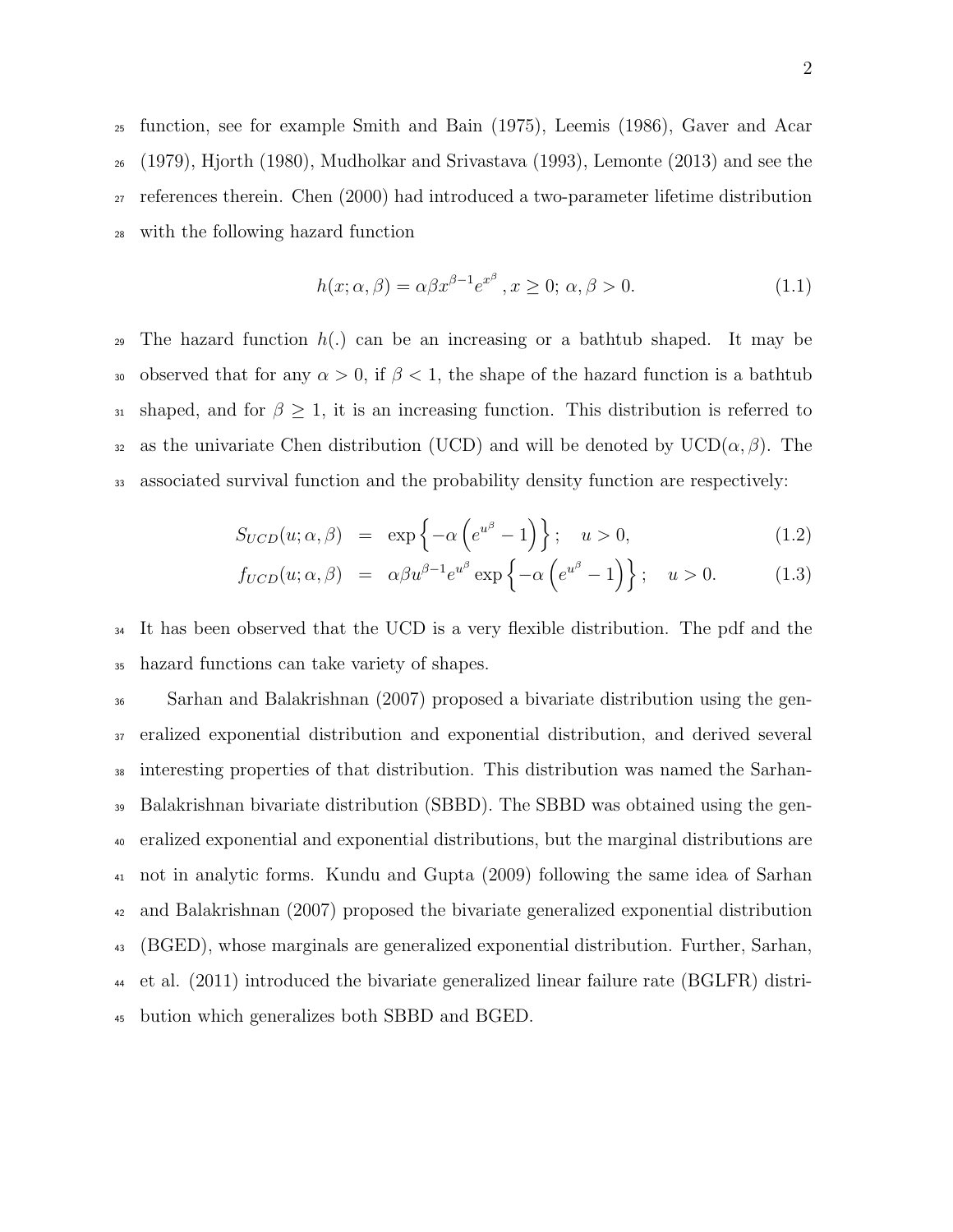Although an extensive amount of work has been done for univariate bathtub shaped hazard function, not much work has been done in the bivariate setup. The main aim of this manuscript is to introduce bivariate Chen distribution, whose marginals are univariate Chen distribution. The proposed bivariate Chen distribution (BCD) has four parameters. Due to presence of the four parameters, the proposed BCD is a very flexible distribution. The joint pdf of the BCD can take variety of shapes. It has a very convenient copula structure. Hence, several dependency measures and dependency properties can be easily established. The estimation of the unknown parameters is an important problem for using any distribution to a real life applica- tion. We have proposed to use the maximum likelihood (ML) method and the Bayes procedure to estimate the unknown parameters. Due to complicated nature of the <sub>57</sub> joint pdf, the ML estimates or the Bayes estimates cannot be obtained in closed form. Hence, we have proposed to use numerical method to compute the ML estimates, and we have used Markov Chain Monte Carlo (MCMC) method to compute the Bayes estimates and the associated credible intervals. We have performed some simulation experiments to see how the proposed methods work for different sample sizes and  $\epsilon_2$  for different sets of parameters. Also, we have provided the analysis of a data set to see how the proposed model works in practice. Further, we have used this model to analyze dependent competing risk data, and finally we have extended it to the multivariate case also.

 The rest of the paper is organized as follows. In Section 2, we introduce the  $\sigma$  model and provide some basic properties. The ML method and the Bayes estimation procedure are discussed in Section 3 and Section 4, respectively. Data generation and some simulation results have been presented in Section 5. In Section 6, we provide the analysis of a real data set. In Section 7, we have shown how this model can be used to analyze competing risks data. Finally, the multivariate generalization and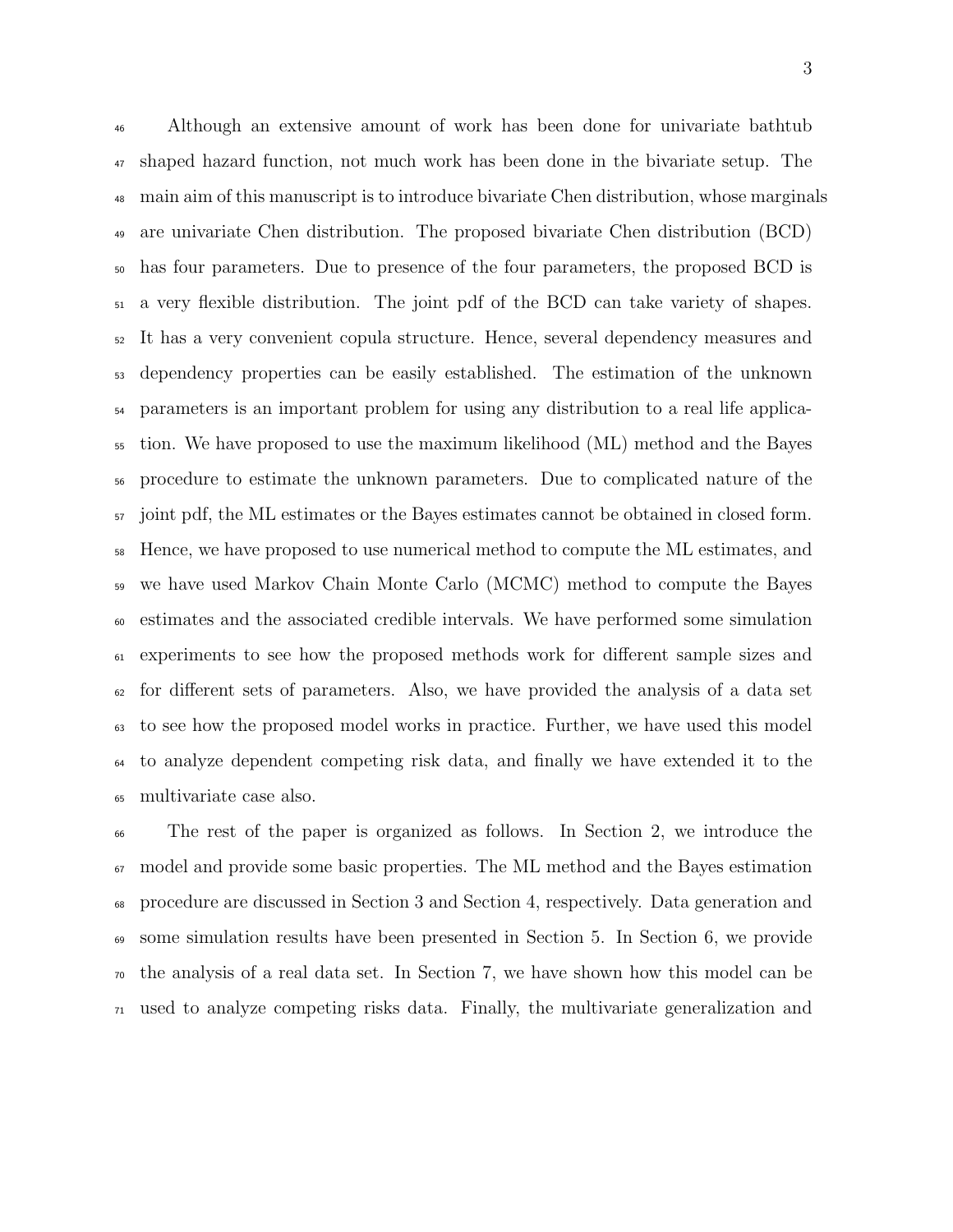<sup>72</sup> the conclusion appear in Section 8.

### <sup>33</sup> 2 Bivariate Chen Distribution

<sup>74</sup> The BCD can be defined as follows. Let  $U_1$ ,  $U_2$  and  $U_3$  be three independent <sup>75</sup> random variables, such that  $U_1 \sim$  (follows) UCD( $\alpha_1, \beta$ ),  $U_2 \sim$  UCD( $\alpha_2, \beta$ ) and <sup>76</sup>  $U_3 \sim \text{UCD}(\alpha_3, \beta)$ . Then the distribution of the random vector  $(X_1, X_2)$ , where  $\pi$   $X_1 = \min\{U_1, U_3\}$  and  $X_2 = \min\{U_2, U_3\}$ , is called the bivariate Chen distribution, <sup>78</sup> and it will be denoted by  $BCD(\alpha_1, \alpha_2, \alpha_3, \beta)$ .

 Note that the BCD has the same physical interpretation as the Marshall-Olkin bivariate exponential model or the shock model. Consider a system consisting of two units. For example, a desktop computer that consists of a central processing unit and a co-processor, or an aircraft with two engines. The system units are subject to <sup>83</sup> three independent fatal shocks that affect one or both units. Suppose, the first shock affects component 1, the second shock affects component 2 and the third shock affects both the components. If the shocks follow UCD as defined above, then the lifetime of the two components follow the BCD.

<sup>87</sup> The following Theorem [2.1](#page-3-0) gives the joint survival function, the marginal distri-<sup>88</sup> butions, and the joint pdf of the BCD.

89 Theorem 2.1 Suppose  $(X_1, X_2) \sim BCD(\alpha_1, \alpha_2, \alpha_3, \beta)$ , then:

90 1. The joint survival function of  $(X_1, X_2)$  is

<span id="page-3-1"></span><span id="page-3-0"></span>
$$
S_{X_1,X_2}(x_1,x_2) = \exp\left\{-\sum_{i=1}^3 \alpha_i \left(e^{x_i^{\beta}} - 1\right)\right\}, x_3 = \max(x_1,x_2). \tag{2.1}
$$

91 2. The marginal distributions of  $X_i$  is  $UCD(\alpha_i + \alpha_3, \beta), i = 1, 2$ .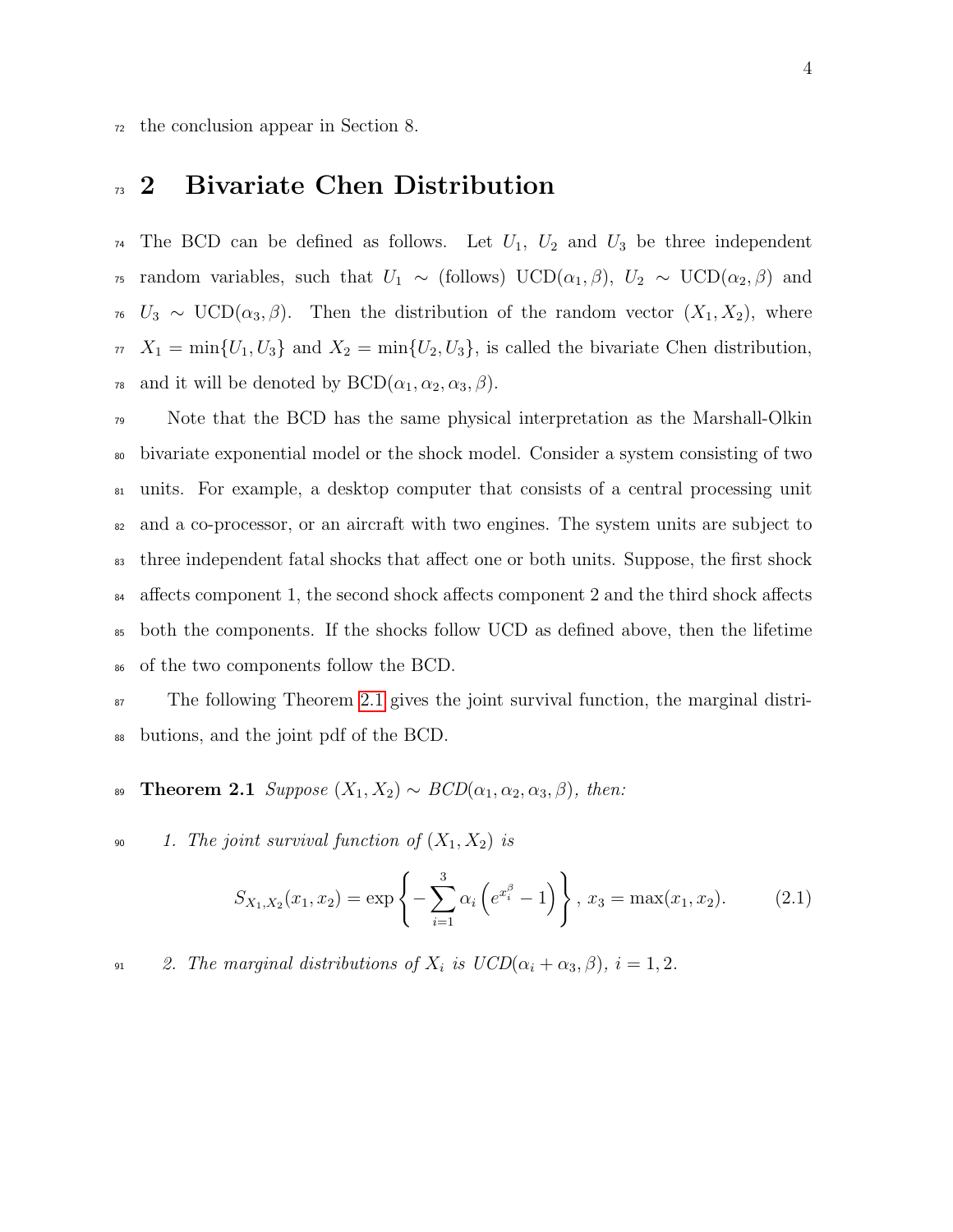92 3. The joint pdf of  $(X_1, X_2)$  is

$$
f_{X_1,X_2}(x_1,x_2) = \begin{cases} f_1(x_1,x_2) & \text{if } x_1 > x_2 > 0, \\ f_2(x_1,x_2) & \text{if } x_2 > x_1 > 0, \\ f_0(x) & \text{if } x_1 = x_2 = x > 0, \end{cases}
$$
(2.2)

<sup>93</sup> where

$$
f_1(x_1, x_2) = f_{UCD}(x_1; \alpha_1 + \alpha_3, \beta) f_{UCD}(x_2; \alpha_2, \beta)
$$
  
\n
$$
f_2(x_1, x_2) = f_{UCD}(x_1; \alpha_1, \beta) f_{UCD}(x_2; \alpha_2 + \alpha_3, \beta)
$$
  
\n
$$
f_0(x) = \frac{\alpha_3}{\alpha_1 + \alpha_2 + \alpha_3} f_{UCD}(x; \alpha_1 + \alpha_2 + \alpha_3, \beta).
$$

#### 94 Proof.

95 1. The joint survival function of  $(X_1, X_2)$  is

<span id="page-4-0"></span>
$$
S_{X_1,X_2}(x_1, x_2) = P(X_1 > x_1, X_2 > x_2)
$$
  
=  $P(\min(U_1, U_3) > x_1, \min(U_2, U_3) > x_2)$   
=  $P(U_1 > x_1, U_3 > x_1, U_2 > x_2, U_3 > x_2)$   
=  $P(U_1 > x_1)P(U_2 > x_2)P(U_3 > \max(x_1, x_2))$   
=  $\prod_{j=1}^3 S_{UCD}(x_j; \alpha_j, \beta)$ , where  $x_3 = \max(x_1, x_2)$ . (2.3)

Substituting  $S_{UCD}(x_j; \alpha_j, \beta)$  into [\(2.3\)](#page-4-0), we get [\(2.1\)](#page-3-1) that completes the proof of <sup>97</sup> part 1.

2. The marginal survival function of  $X_j$ ,  $(j = 1, 2)$ , can be obtained from the joint survival function of  $(X_1, X_2)$ , by setting  $x_i \to 0, i \neq j$ , in this case  $x_3 = x_j$ , and therefore,

$$
S_{X_j}(x_j) = \exp\left\{-(\alpha_j + \alpha_3)\left(e^{x_j^{\beta}} - 1\right)\right\}.
$$

That is,  $X_j$  follows  $UCD(\alpha_j + \alpha_3, \beta)$  that completes the proof of part 2.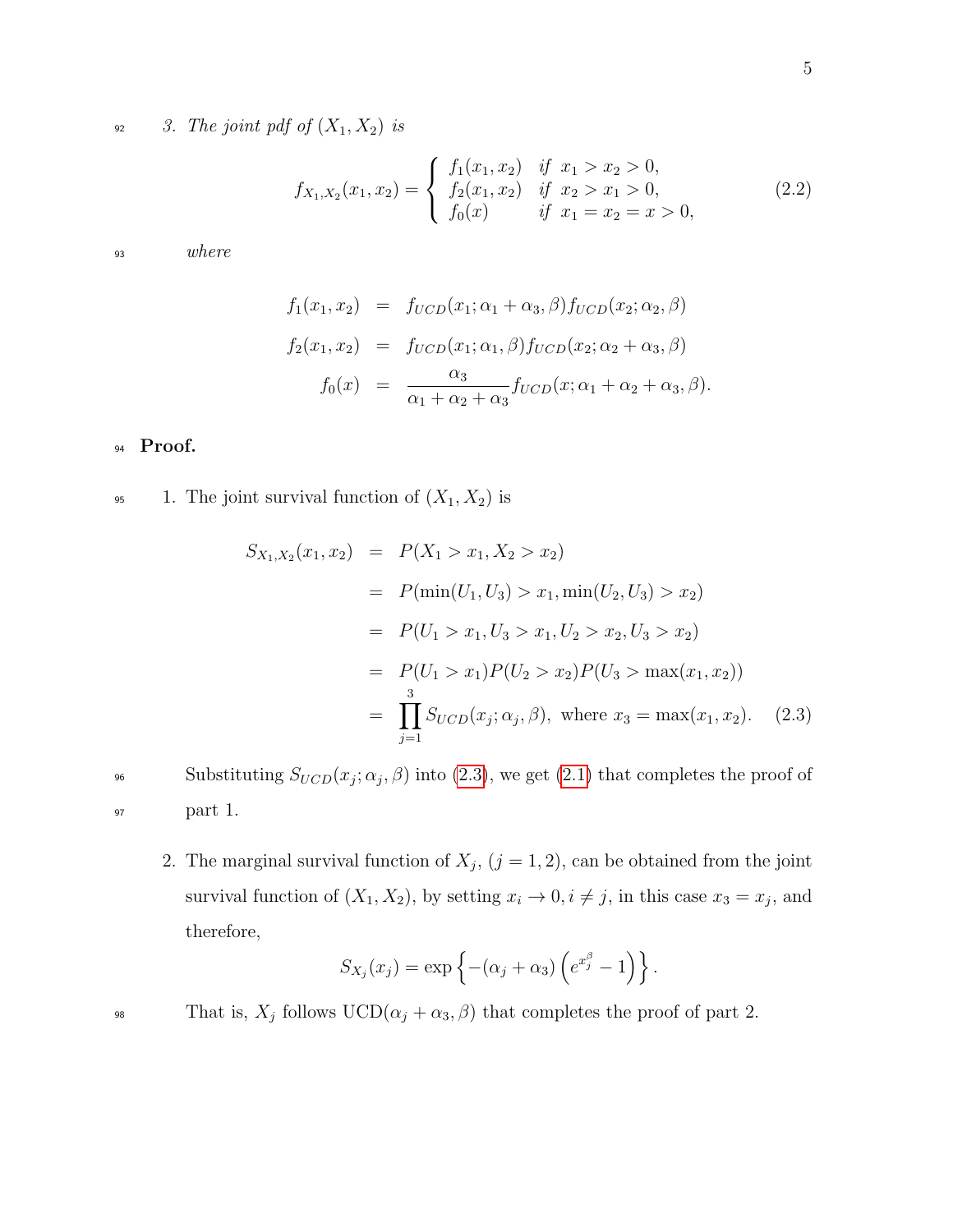3. Using  $(2.1)$ , we can be re-express  $S_{X_1,X_2}(x_1,x_2)$  as

$$
S_{X_1,X_2}(x_1,x_2) = \begin{cases} \exp \left\{ -(\alpha_1 + \alpha_3) \left( e^{x_1^{\beta}} - 1 \right) - \alpha_2 \left( e^{x_2^{\beta}} - 1 \right) \right\} & \text{if } x_1 > x_2 > 0, \\ \exp \left\{ -\alpha_1 \left( e^{x_1^{\beta}} - 1 \right) - (\alpha_2 + \alpha_3) \left( e^{x_2^{\beta}} - 1 \right) \right\} & \text{if } x_2 > x_1 > 0, \\ \exp \left\{ -(\alpha_1 + \alpha_2 + \alpha_3) \left( e^{x^{\beta}} - 1 \right) \right\} & \text{if } x_1 = x_2 = x > 0. \end{cases}
$$

For  $x_1 \neq x_2$ , the expressions for  $f_1(x_1, x_2)$  and  $f_2(x_1, x_2)$  can be obtained from  $S_{X_1,X_2}(x_1,x_2)$  using  $\frac{\partial^2}{\partial x_1 \partial y_2}$  $\frac{\partial^2}{\partial x_1 \partial x_2} S_{X_1, X_2}(x_1, x_2)$ . While, when  $x_1 = x_2 = x$ , we can get the expression of  $f_0(x_1, x_2)$  using the following fact

$$
\int_0^\infty \int_0^{x_2} f_2(x_1, x_2) dx_1 dx_2 + \int_0^\infty \int_0^{x_1} f_1(x_1, x_2) dx_2 dx_1 + \int_0^\infty f_0(x) dx = 1
$$

<sup>99</sup> That is,

$$
\int_0^\infty f_0(x) dx = 1 - \int_0^\infty \int_0^{x_2} f_2(x_1, x_2) dx_1 dx_2 + \int_0^\infty \int_0^{x_1} f_1(x_1, x_2) dx_2 dx_1
$$
  
=  $1 - \int_0^\infty (\alpha_1 + \alpha_2) \beta t^{\beta - 1} e^{t^\beta} e^{-(\alpha_1 + \alpha_2 + \alpha_3) (e^{t^\beta} - 1)} dt$   
=  $\int_0^\infty \alpha_3 \beta t^{\beta - 1} e^{t^\beta} e^{-(\alpha_1 + \alpha_2 + \alpha_3) (e^{t^\beta} - 1)} dt.$ 

100 Thus, we get  $f_0(x)$  as expressed above, which completes the proof of part 3.

<sup>101</sup> Therefore, it has been observed that the BCD is a singular distribution. It has an 102 absolute continuous part on  $x_1 \neq x_2$  and it has a positive support on  $x_1 = x_2$ . The <sup>103</sup> joint pdf of the absolute continuous part of the BCD can be written as

<span id="page-5-0"></span>
$$
f_{ac}(x_1, x_2) = \frac{\alpha_1 + \alpha_2 + \alpha_3}{\alpha_1 + \alpha_2} \left\{ \begin{array}{ll} f_{UCD}(x_1; \alpha_1 + \alpha_3, \beta) f_{UCD}(x_2; \alpha_2, \beta) & \text{if } x_1 \ge x_2 > 0\\ f_{UCD}(x_1; \alpha_1, \beta) f_{UCD}(x_2; \alpha_2 + \alpha_3, \beta) & \text{if } x_2 > x_1 > 0. \end{array} \right. \tag{2.4}
$$

104 It may be seen that  $f_{ac}(x_1, x_2)$  has been defined as  $(2.4)$  with  $x_1 \ge x_2$ , but it can 105 be defined the other way also. The function  $f_{ac}(x_1, x_2)$  is continuous everywhere 106 on  $\{(x_1, x_2); x_1 \neq x_2\}$ . It is discontinuous on  $x_1 = x_2$ , unless  $\alpha_1 = \alpha_2$ . When 107  $\alpha_1 = \alpha_2$ ,  $f_{ac}(x_1, x_2)$  is continuous everywhere. The following result provides the 108 shape of  $f_{ac}(x_1, x_2)$ .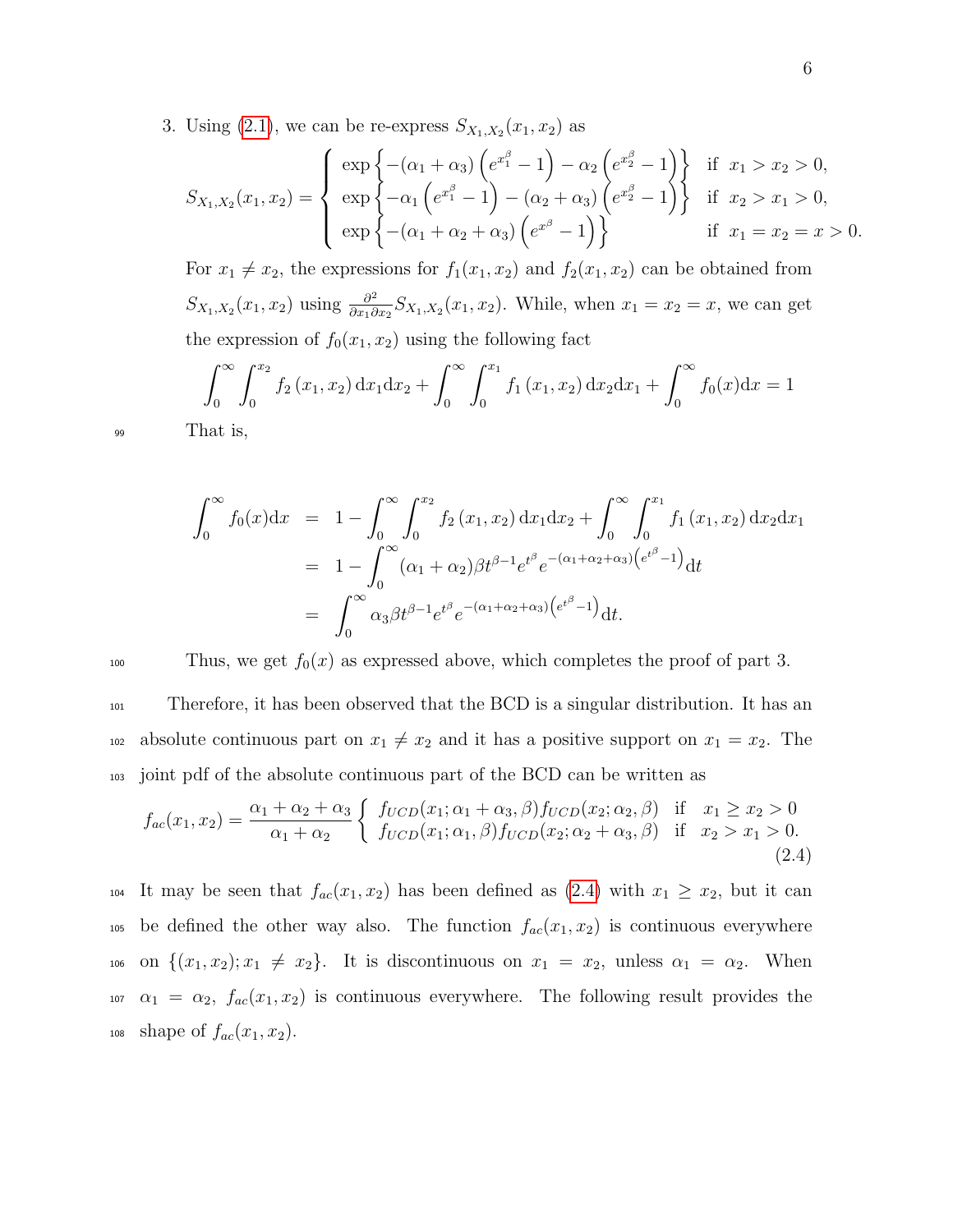109 **Theorem 2.2** The function  $f_{ac}(x_1, x_2)$  for  $\beta \geq 1$  is an unimodal function, and the <sup>110</sup> mode will be as follows.

$$
111 \t1. If  $\alpha_1 = \alpha_2$ , then the mode will be on  $x_1 = x_2$ .
$$

112 2. If  $\alpha_1 + \alpha_3 < \alpha_2$ , then the mode will be in the region  $\{(x_1, x_2); x_1 > x_2\}$ .

113 3. If  $\alpha_2 + \alpha_3 < \alpha_1$ , then the mode will be in the region  $\{(x_1, x_2); x_1 < x_2\}$ .

114 4. If  $\alpha_1 + \alpha_3 > \alpha_2$  then  $\alpha_2 + \alpha_3 > \alpha_1$  and the mode will be on  $x_1 = x_2$ .

<sup>115</sup> Proof: The proof can be obtained in a routine manner by studying the station-116 ary points at different regions namely  $\{(x_1, x_2); x_1 < x_2\}, \{(x_1, x_2); x_1 > x_2\}$  and <sup>117</sup>  ${(x_1, x_2); x_1 = x_2}$  along the same line as the proof of Theorem 2.3 of Kundu and <sup>118</sup> Gupta (2017). Hence, the details are avoided.

It can be easily seen that for  $0 < u, v < 1$ , the BCD has the following survival copula, 1

$$
\overline{C}(u,v) = \begin{cases} uv^{\frac{\alpha_2}{\alpha_2 + \alpha_3}} & \text{if } u^{\frac{1}{\alpha_1 + \alpha_3}} \ge v^{\frac{1}{\alpha_2 + \alpha_3}} \\ u^{\frac{\alpha_1}{\alpha_1 + \alpha_3}}v & \text{if } u^{\frac{1}{\alpha_1 + \alpha_3}} < v^{\frac{1}{\alpha_2 + \alpha_3}}. \end{cases}
$$
  
If we write  $\gamma = \frac{\alpha_3}{\alpha_1 + \alpha_3}$  and  $\delta = \frac{\alpha_3}{\alpha_2 + \alpha_3}$ , then  

$$
\overline{C}(u,v) = \begin{cases} uv^{1-\delta} & \text{if } u^{\gamma} \ge v^{\delta} \\ u^{1-\gamma}v & \text{if } u^{\gamma} < v^{\delta}. \end{cases}
$$

If  $\alpha_1 = \alpha_2$ , then  $\gamma = \delta$ , hence

$$
\overline{C}(u,v) = \begin{cases} uv^{1-\delta} & \text{if } u \ge v \\ u^{1-\delta}v & \text{if } u < v. \end{cases}
$$

<sup>119</sup> This is the famous Marshall-Olkin copula (see [\[15\]](#page-27-0)). It may be mentioned that using <sup>120</sup> the copula properties several dependency measures and dependency properties can <sup>121</sup> be explored. It has not been attempted here.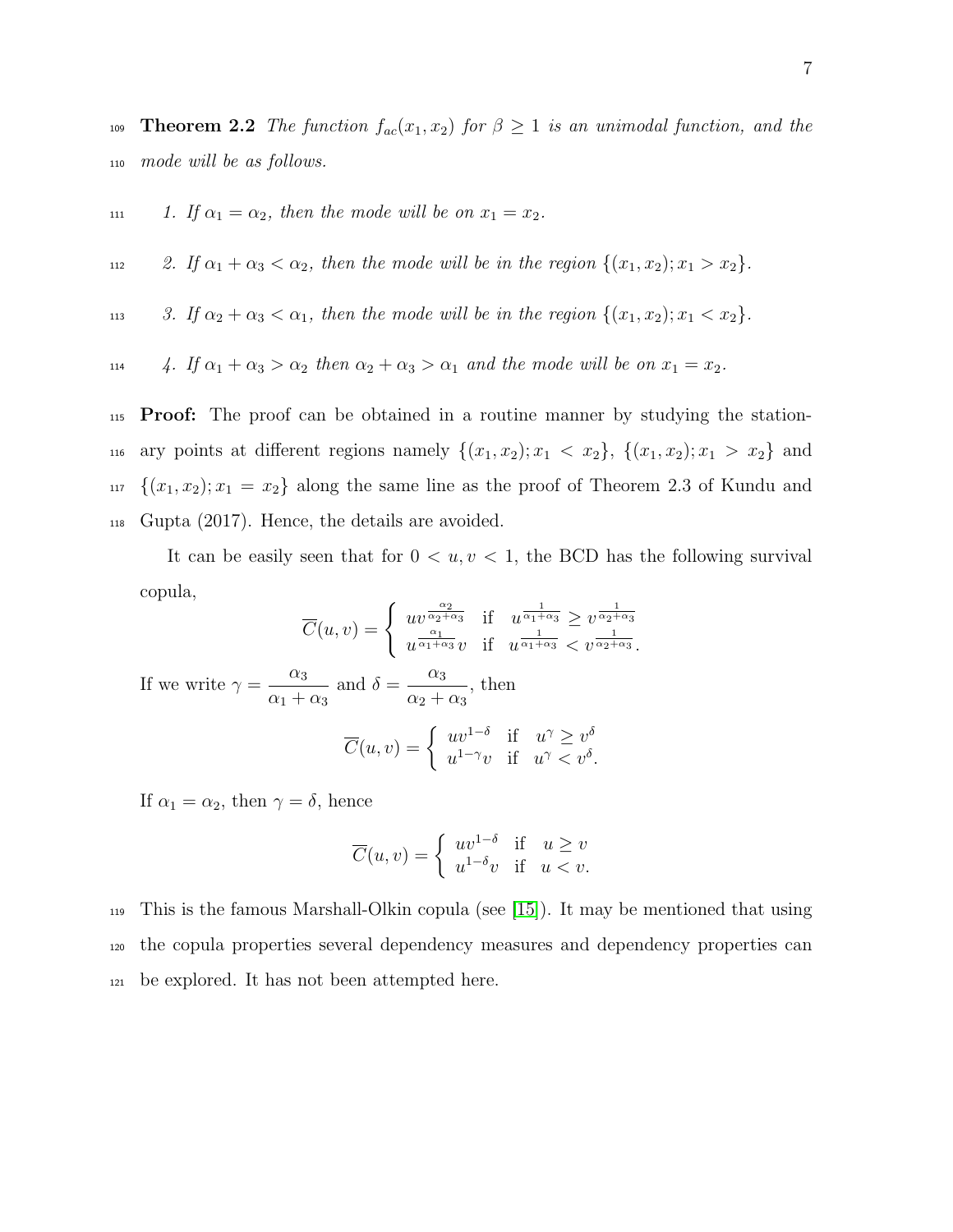# <sup>122</sup> 3 Maximum Likelihood Estimators

#### 123 3.1 Direct Maximization

In this section we discuss the problem of computing the maximum likelihood estimates (MLEs) of the four unknown parameters of the BCD. It is assumed that we have a random sample of size *n*, namely  $\{(x_{11}, x_{21}), (x_{12}, x_{22}), \cdots, (x_{1n}, x_{2n})\}$  from a  $BCD(\alpha_1, \alpha_2, \alpha_3, \beta)$ . Let us use the following notation for further development.

$$
I_1 = \{i : x_{1i} < x_{2i}\}, \ I_2 = \{i : x_{1i} > x_{2i}\}, \ I_0 = \{i : x_{1i} = x_{2i}\}, \ I = I_0 \cup I_1 \cup I_2,
$$
\n
$$
n_j = |I_j|, j = 0, 1, 2, \text{ and } n = n_0 + n_1 + n_2.
$$

<sup>124</sup> The likelihood function is

<span id="page-7-0"></span>
$$
l(\theta) = \prod_{i=1}^{n} f(x_{1i}, x_{2i})
$$
  
\n
$$
= \prod_{i \in I_1} f_2(x_{1i}, x_{2i}) \prod_{i \in I_2} f_1(x_{1i}, x_{2i}) \prod_{i \in I_0} f_0(x_{1i}, x_{2i})
$$
  
\n
$$
= \alpha_1^{n_1} \alpha_2^{n_2} \alpha_3^{n_0} \beta^{2n - n_0} (\alpha_2 + \alpha_3)^{n_1} (\alpha_1 + \alpha_3)^{n_2} e^{n(\alpha_1 + \alpha_2 + \alpha_3)} \left( \prod_{i \in I} x_{1i} \prod_{i \in I_1 \cup I_2} x_{2i} \right)^{\beta - 1}
$$
  
\n
$$
\exp \left\{ \sum_{i \in I_1 \cup I_2} x_{2i}^{\beta} + \sum_{i \in I} x_{1i}^{\beta} - \alpha_1 \sum_{i \in I} e^{x_{1i}^{\beta}} - \alpha_2 \sum_{i \in I} e^{x_{2i}^{\beta}} - \alpha_3 \left[ \sum_{i \in I_1} e^{x_{2i}^{\beta}} + \sum_{i \in I_0 \cup I_2} e^{x_{1i}^{\beta}} \right] \right\}
$$

125 The logarithm of the likelihood function,  $\mathcal{L}(\theta)$ , is

$$
\mathcal{L}(\theta) = n_1 \ln(\alpha_1) + n_2 \ln(\alpha_2) + n_0 \ln(\alpha_3) + (2n_1 - n_0) \ln(\beta) + n_1 \ln(\alpha_2 + \alpha_3)
$$
  
+  $n_2 \ln(\alpha_1 + \alpha_3) + n \sum_{j=1}^3 \alpha_j + \sum_{i \in I_1 \cup I_2} (x_{1i}^\beta + x_{2i}^\beta) + \sum_{i \in I_0} x_{1i}^\beta - \alpha_1 \sum_{i \in I} e^{x_{1i}^\beta} - \alpha_2 \sum_{i \in I} e^{x_{2i}^\beta}$   
+  $(\beta - 1) \left\{ \sum_{i \in I_1 \cup I_2} (\ln x_{1i} + \ln x_{2i}) + \sum_{i \in I_0} \ln x_{1i} \right\} - \alpha_3 \left[ \sum_{i \in I_1} e^{x_{2i}^\beta} + \sum_{i \in I_0 \cup I_2} e^{x_{1i}^\beta} \right] \cdot (3.5)$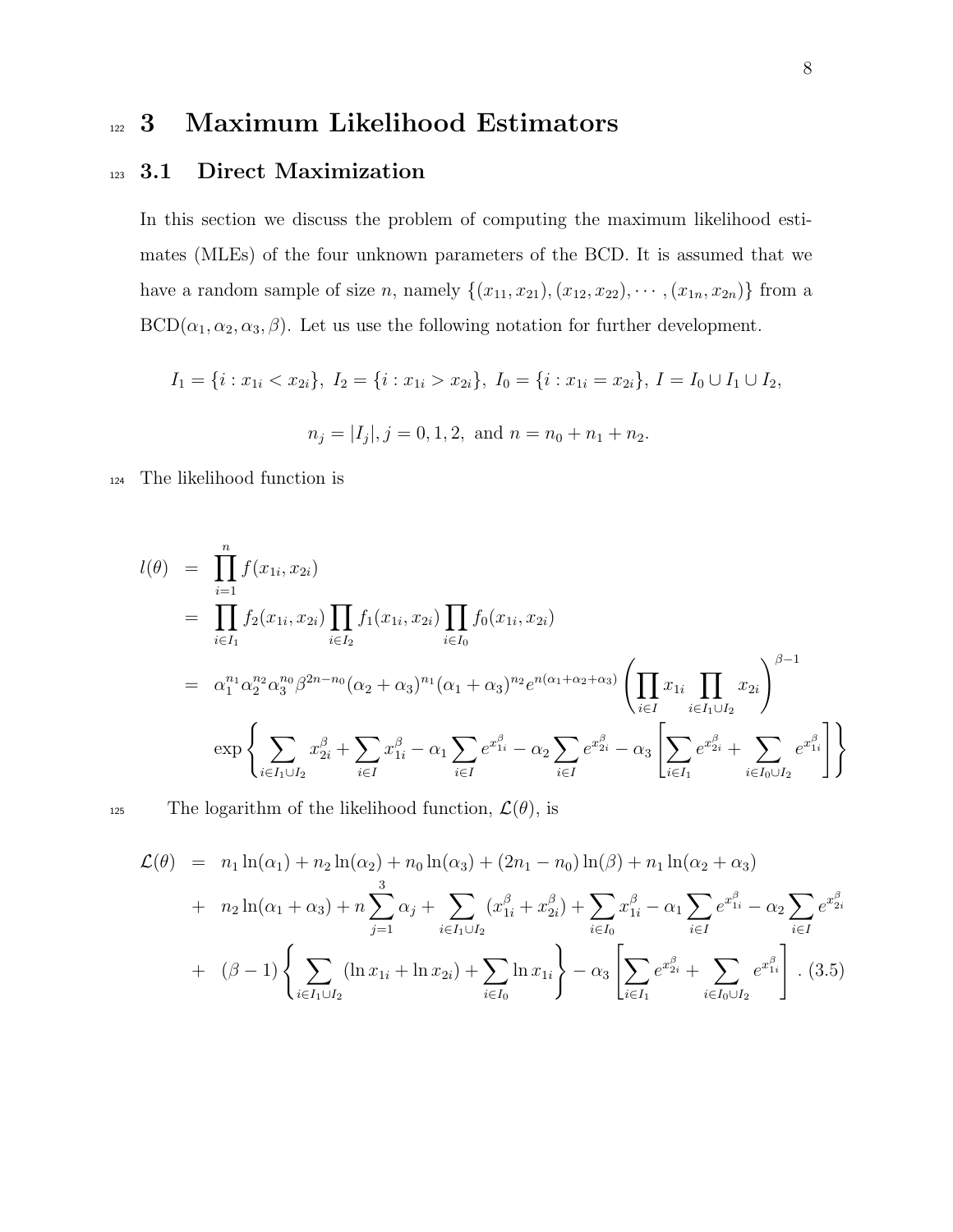126 The following are the first partial derivatives of  $\mathcal{L} = \mathcal{L}(\theta)$  with respect to the four <sup>127</sup> parameters

$$
\frac{\partial \mathcal{L}}{\partial \alpha_1} = n + \frac{n_1}{\alpha_1} + \frac{n_2}{\alpha_1 + \alpha_3} - \sum_{i \in I} e^{x_{1i}^{\beta}}
$$
\n
$$
\frac{\partial \mathcal{L}}{\partial \alpha_2} = n + \frac{n_2}{\alpha_2} + \frac{n_1}{\alpha_2 + \alpha_3} - \sum_{i \in I} e^{x_{2i}^{\beta}}
$$
\n
$$
\frac{\partial \mathcal{L}}{\partial \alpha_3} = n + \frac{n_0}{\alpha_3} + \frac{n_1}{\alpha_2 + \alpha_3} + \frac{n_2}{\alpha_1 + \alpha_3} - \sum_{i \in I_1} e^{x_{2i}^{\beta}} - \sum_{i \in I_0 \cup I_2} e^{x_{1i}^{\beta}}
$$
\n
$$
\frac{\partial \mathcal{L}}{\partial \beta} = \frac{2n - n_0}{\beta} + \sum_{i \in I_1 \cup I_2} (x_{1i}^{\beta} \ln x_{1i} + x_{2i}^{\beta} \ln x_{2i}) + \sum_{i \in I_0} x_{1i}^{\beta} \ln x_{1i}
$$
\n
$$
+ \sum_{i \in I_1 \cup I_2} (\ln x_{1i} + \ln x_{2i}) + \sum_{i \in I_0} \ln x_{1i} - \alpha_1 \sum_{i \in I} e^{x_{1i}^{\beta}} x_{1i}^{\beta} \ln x_{1i} - \alpha_2 \sum_{i \in I} e^{x_{2i}^{\beta}} x_{2i}^{\beta} \ln x_{2i}
$$
\n
$$
- \alpha_3 \left[ \sum_{i \in I_1} e^{x_{2i}^{\beta}} + \sum_{i \in I_0 \cup I_2} e^{x_{1i}^{\beta}} \right].
$$

128 The MLEs  $(\hat{\alpha_1}, \hat{\alpha_2}, \hat{\alpha_3}, \hat{\beta})$  for  $(\alpha_1, \alpha_2, \alpha_3, \beta)$  satisfy  $\frac{\partial \mathcal{L}}{\partial \alpha_1} = 0$ ,  $\frac{\partial \mathcal{L}}{\partial \alpha_2} = 0$ ,  $\frac{\partial \mathcal{L}}{\partial \alpha_3} = 0$ , and  $\frac{\partial \mathcal{L}}{\partial \beta} = 0$  such that the associated variance-covariance matrix is positive definite. Clearly these equations cannot be solved analytically. We use numerical routines in Matlab and R to solve such system in four non-linear equations. The second order derivatives of the log-likelihood function, which are needed for the Fisher information matrix, can also be calculated, however we do not include these derivatives here. The matrix will be calculated using Matlab and R.

Let  $\theta = (\alpha_1, \alpha_2, \alpha_3, \beta)$ . The Fisher information matrix, denoted by  $\mathcal{F}_{\hat{\theta}}$ , is given by the matrix

$$
\mathcal{F}_{\hat{\theta}} = \left(\begin{array}{cccc} \mathcal{L}_{11} & \mathcal{L}_{12} & \mathcal{L}_{13} & \mathcal{L}_{14} \\ \mathcal{L}_{21} & \mathcal{L}_{22} & \mathcal{L}_{23} & \mathcal{L}_{24} \\ \mathcal{L}_{31} & \mathcal{L}_{32} & \mathcal{L}_{33} & \mathcal{L}_{34} \\ \mathcal{L}_{41} & \mathcal{L}_{42} & \mathcal{L}_{43} & \mathcal{L}_{44} \end{array}\right)
$$

where  $\mathcal{L}_{ij}$  is the expected value of  $-\frac{\partial^2 \mathcal{L}}{\partial \theta_i \partial \theta_j}$ <sup>135</sup> where  $\mathcal{L}_{ij}$  is the expected value of  $-\frac{\partial^2 \mathcal{L}}{\partial \theta_i \partial \theta_j}$ . Since, such expected values are not obtained analytically, we can approximate them by  $-\frac{\partial^2 \mathcal{L}}{\partial \theta \cdot \partial \theta}$ <sup>136</sup> obtained analytically, we can approximate them by  $-\frac{\partial^2 \mathcal{L}}{\partial \theta_i \partial \theta_j}$  evaluated at the MLE <sup>137</sup>  $\theta_i = \hat{\theta}_i$ , for  $i, j = 1, 2, 3, 4$ . The inverse of the information matrix is the variance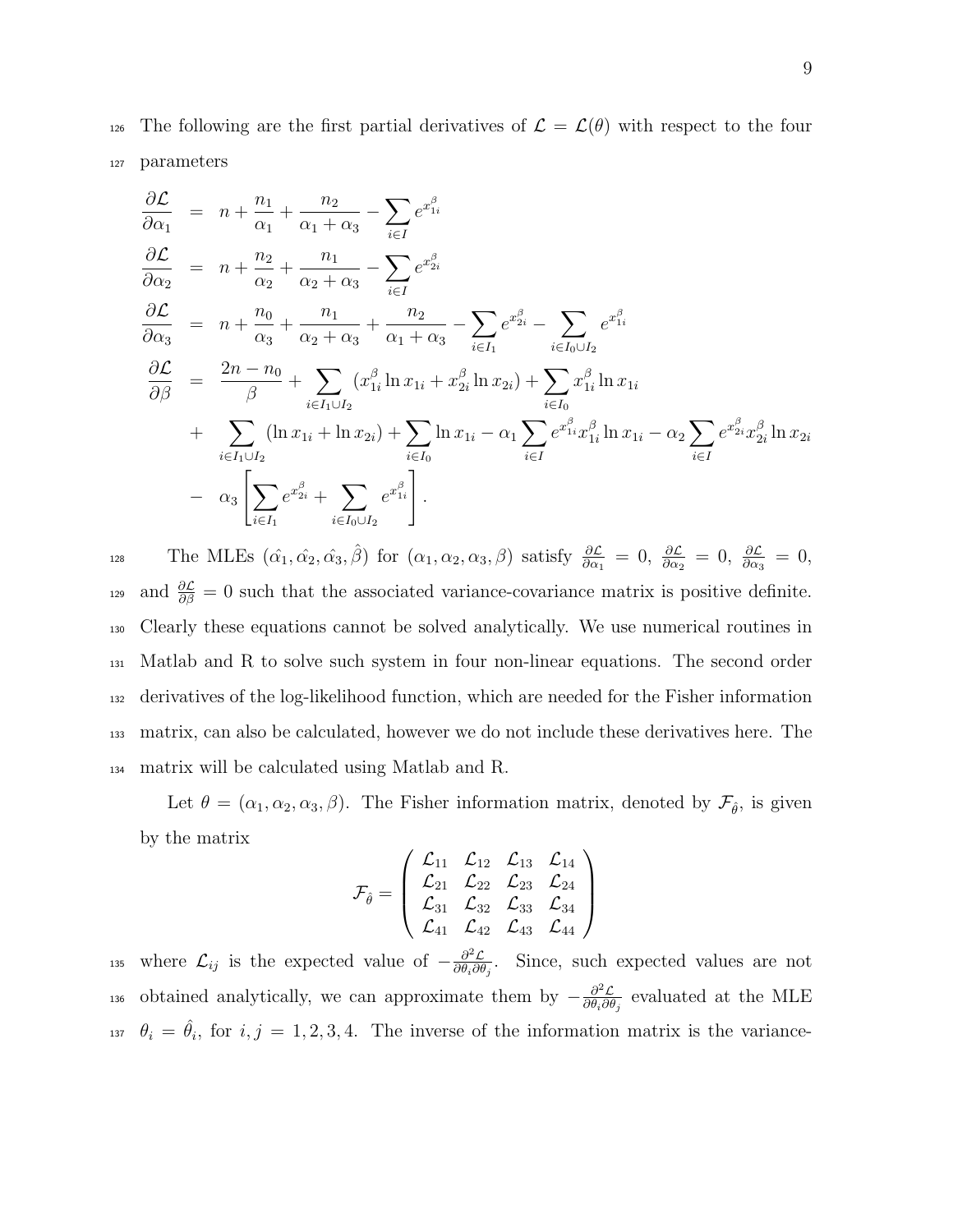<sup>138</sup> covariance matrix of the point estimate of the vector of unknown parameters  $\hat{\theta} =$ 139  $(\hat{\alpha}_1, \hat{\alpha}_2, \hat{\alpha}_3, \hat{\beta}).$ 

The distribution of  $\hat{\theta}$  is asymptotically normal with a mean  $\theta$  and variancecovariance matrix described above, i.e.,  $\hat{\theta} \sim \mathcal{AN}(\theta, \mathcal{F}_{\hat{\theta}}^{-1})$  $\hat{\theta}$ <sup>141</sup> covariance matrix described above, i.e.,  $\hat{\theta} \sim \mathcal{AN}(\theta, \mathcal{F}_{\hat{\theta}}^{-1})$ . Using this asymptotic 142 approach of the MLEs, we can calculate the asymptotic  $(1 - \vartheta)100\%$  confidence in-<sup>143</sup> tervals of  $\theta_i$ , for  $i = 1, 2, 3, 4$  as

$$
\hat{\theta}_i \pm z_{\vartheta/2} \sqrt{\text{var}(\hat{\theta}_i)}\tag{3.6}
$$

where  $z_{\vartheta/2}$  is the  $(1-\frac{\vartheta}{2})$ <sup>144</sup> where  $z_{\vartheta/2}$  is the  $(1-\frac{\vartheta}{2})100$ th percentile of the standard normal distribution.

#### <sup>145</sup> 3.2 Expectation Maximization Algorithm

 In the previous section we have seen that the MLEs of BCD can be obtained by solv- ing a four dimensional optimization problem. To avoid that we propose to use the following Expectation Maximization (EM) algorithm, which can be obtained by com- bining the profile likelihood method along with the expectation maximization (EM) algorithm. It saves the computational burden significantly. We need the following result for further development.

**Theorem 3.1** If  $(X_1, X_2) \sim BCD(\alpha_1, \alpha_2, \alpha_3, \beta)$ , then  $(Y_1, Y_2)$  follows bivariate exponential distribution as defined by Marshall and Olkin (1967) with parameters  $\alpha_1, \alpha_2$ and  $\alpha_3$ , where

$$
Y_1 = \left(e^{X_1^{\beta}} - 1\right) \quad \text{and} \quad Y_2 = \left(e^{X_2^{\beta}} - 1\right).
$$

<sup>152</sup> Proof: The proof can be easily obtained by using the following transformation <sup>153</sup> on  $X_1$  and  $X_2$  namely;  $Y_1 = \left(e^{X_1^{\beta}} - 1\right)$  and  $Y_2 = \left(e^{X_2^{\beta}} - 1\right)$ , in the joint survival <sup>154</sup> function.

<sup>155</sup> Now we use the above theorem to compute the MLEs of the unknown parameters <sup>156</sup> based on EM algorithm. It involves solving only one one-dimensional optimization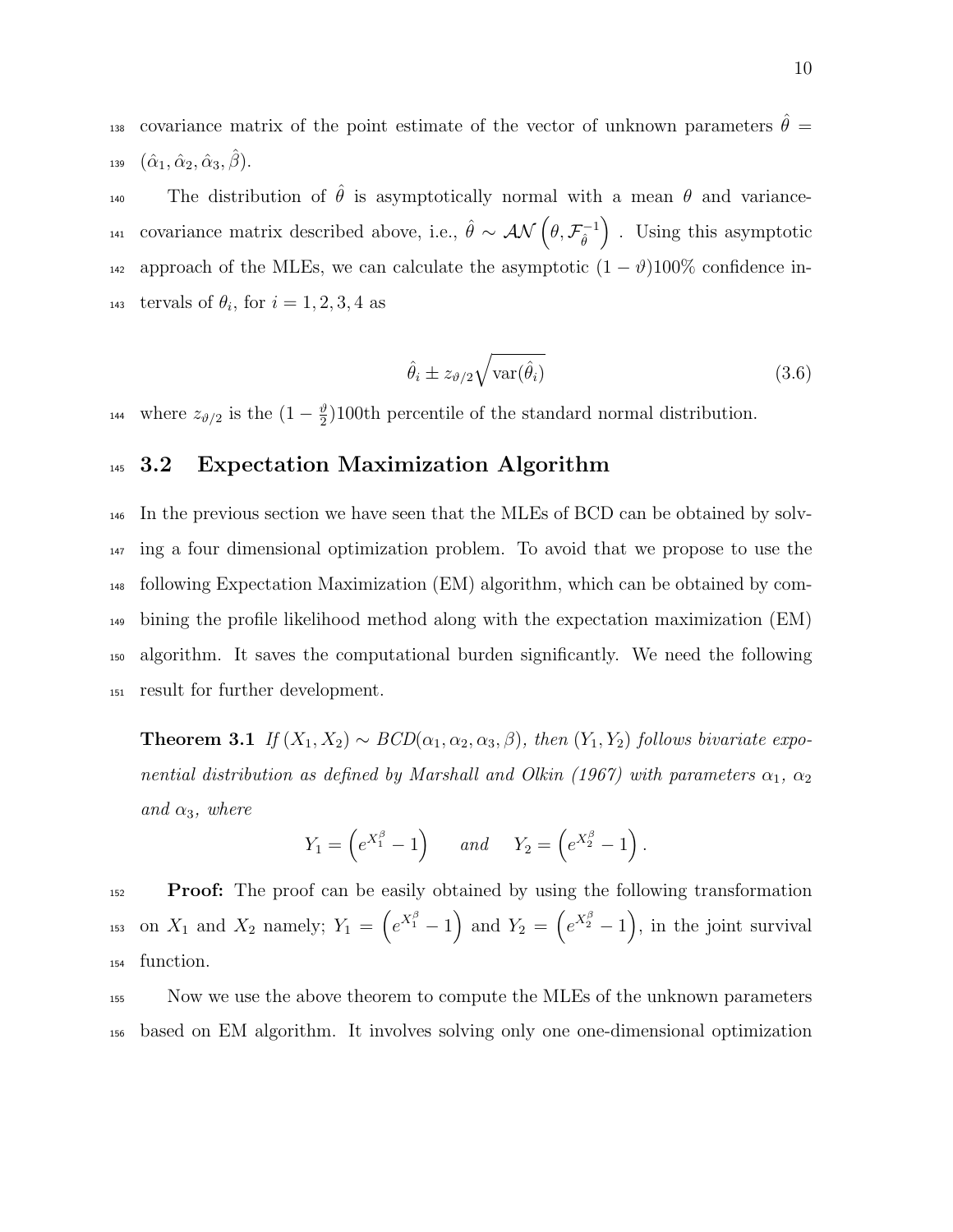157 problem. The main idea is as follows. First it is assumed that  $\beta$  is known, and we 158 transform the problem to find the MLEs of  $\alpha_1$ ,  $\alpha_2$  and  $\alpha_3$  based on EM algorithm. 159 When  $\beta$  is not known, then using profile likelihood method the MLE of  $\beta$  can be 160 obtained. The details are as follows. Form the given data  $\{(x_{1i}, x_{2i}); i = 1, \ldots, n\},\$ <sup>161</sup> we obtain the transformed data as  $\{(y_{1i}, y_{2i}); i = 1, \ldots, n\}$ , where  $y_{1i} = e^{x_{1i}^{\beta}} - 1$ <sup>162</sup> and  $y_{2i} = e^{x_{1i}^{\beta}} - 1$ , for  $i = 1, ..., n$ . In case of Marshall-Olkin bivariate exponential <sup>163</sup> distribution, Karlis (2003) proposed an EM algorithm to compute the MLEs of the <sup>164</sup> unknown parameters, where at each 'E'-step the corresponding 'M'-step can be ob-<sup>165</sup> tained in explicit form. Hence, one does not need to solve any optimization problem, 166 to compute the MLEs of  $\alpha_1$ ,  $\alpha_2$  and  $\alpha_3$ , for known  $\beta$  from the transformed data 167  $\{(y_{1i}, y_{2i}); i = 1, \ldots, n\}$ . When  $\beta$  is not known, first we obtain the MLEs of  $\alpha_1, \alpha_2$ 168 and  $\alpha_3$ , for a given  $\beta$  by using the above method, and let us denote them as  $\widehat{\alpha}_1(\beta)$ , <sup>169</sup>  $\hat{\alpha}_2(\beta)$  and  $\hat{\alpha}_3(\beta)$ , respectively. Then the MLE of  $\beta$  can be obtained by maximizing 170 (3.5) with respect to  $\beta$ , where  $\alpha_1$ ,  $\alpha_2$  and  $\alpha_3$  are replaced by  $\widehat{\alpha}_1(\beta)$ ,  $\widehat{\alpha}_2(\beta)$  and  $\widehat{\alpha}_3(\beta)$ , 171 respectively. Once  $\widehat{\beta}$ , the MLE of  $\beta$ , is obtained, the MLEs of  $\alpha_1$ ,  $\alpha_2$  and  $\alpha_3$  can be <sup>172</sup> obtained as  $\widehat{\alpha}_1(\widehat{\beta}), \widehat{\alpha}_2(\widehat{\beta})$  and  $\widehat{\alpha}_3(\widehat{\beta}),$  respectively.

# <sup>173</sup> 4 Bayesian analysis

<sup>174</sup> In this section, we apply Bayesian method to estimate the model parameters. To <sup>175</sup> do so, we assume that the model parameters are independent random variables that 176 follow gamma prior distributions. That is, the joint prior pdf of  $\theta = (\alpha_1, \alpha_2, \alpha_3, \beta)$  is

$$
g_0(\theta) \propto \beta^{a_{41}-1} e^{-a_{42}\beta} \prod_{j=1}^3 \alpha_j^{a_{j1}-1} e^{-a_{j2}\alpha_j}, \ \alpha_1, \alpha_2, \alpha_3, \beta > 0,
$$
 (4.1)

<sup>177</sup> where the hyperparameters  $a_{ij} > 0$ ,  $i = 1, 2, 3, 4$  and  $j = 1, 2$  are all known. It may <sup>178</sup> be mentioned that the gamma priors are very flexible priors, and with the differ-<sup>179</sup> ent choices of the hyperparameters, they can take variety of shapes. Analytically it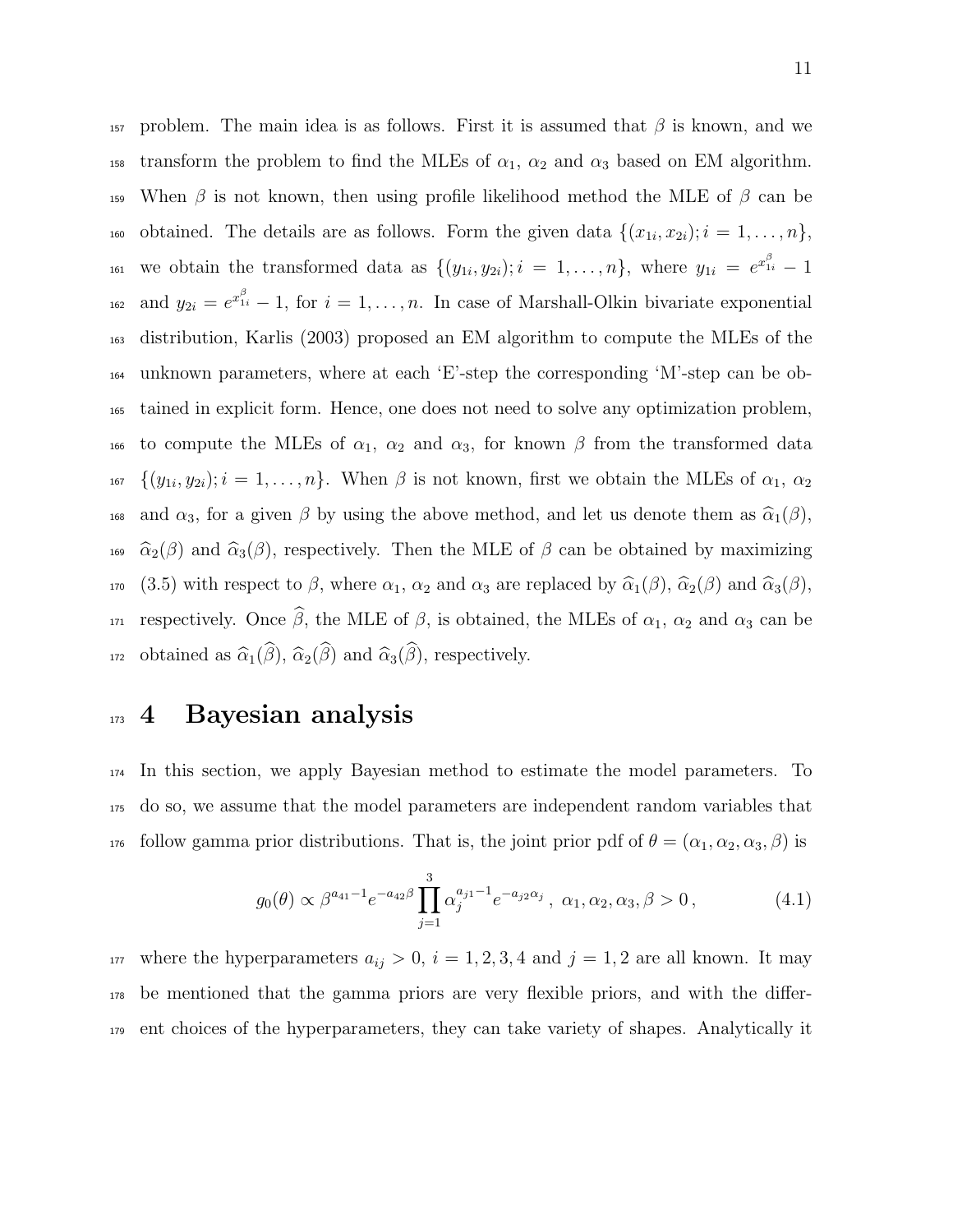is quite tractable, moreover, the 'non-informative' priors can be obtained as limit- ing case. Hence, it is quite common to take gamma priors in case of non-negative unbounded parameters. The independence assumption has been made mainly for analytical purposes.

<sup>184</sup> The log-prior density function is

$$
\log(g_0(\theta)) \propto (a_{41} - 1) \ln(\beta) - a_{42}\beta + \sum_{j=1}^3 [(a_{j1} - 1) \ln(\alpha_j) - a_{j2}\alpha_j]. \tag{4.2}
$$

<sup>185</sup> Using the log-prior [\(4.2\)](#page-11-0) and log-likelihood function [\(3.5\)](#page-7-0) in the Bayes Theorem, the 186 joint posterior probability density function of  $\theta$ , given data, can be written as

<span id="page-11-1"></span><span id="page-11-0"></span>
$$
g(\theta|\text{data}) = \frac{1}{I_0} \exp\{\mathcal{L}(\theta) + \log(g_0(\theta))\},\tag{4.3}
$$

<sup>187</sup> where  $I_0 = \int_0^\infty \exp{\{\mathcal{L}(\theta) + \log(g_0(\theta))\} d\theta}$  is the normalizing constant. Obviously,  $I<sub>188</sub>$  I<sub>0</sub> cannot be calculated analytically and hence the joint posterior distribution of 189  $\theta$  is analytically intractable. It is known that under the squared-error loss, Bayes 190 estimators for any function of  $\theta$ , say  $w(\theta)$ , is given as the ratio of two multidimensional <sup>191</sup> integrals given by

$$
\hat{w}(\theta) = \frac{I_w}{I_0} = \frac{\int_0^\infty w(\theta) \, \exp\{\mathcal{L}(\theta) + \log(g_0(\theta))\} d\theta}{\int_0^\infty \exp\{\mathcal{L}(\theta) + \log(g_0(\theta))\} d\theta} \,. \tag{4.4}
$$

192 Again  $I_w$  does not have analytic solution, as a result,  $\hat{w}(\theta)$  can not be computed an-<sup>193</sup> alytically. We should use approximation methods to solve the ratio of the integrals. <sup>194</sup> We will use Markov Chain Monte Carlo (MCMC) method to approximate the Bayes 195 estimate of the function  $w(\theta)$ . One of the great advantages of the MCMC is that it 196 does not require to calculate the integrals  $I_0$  and  $I_w$  that are needed for  $\hat{w}(\theta)$ . The <sup>197</sup> main idea in the MCMC method is to generate random draws from the joint poste-<sup>198</sup> rior distribution by generating draws from an arbitrary distribution, named proposal distribution, which satisfies two conditions: (i) it mimics the posterior distribution,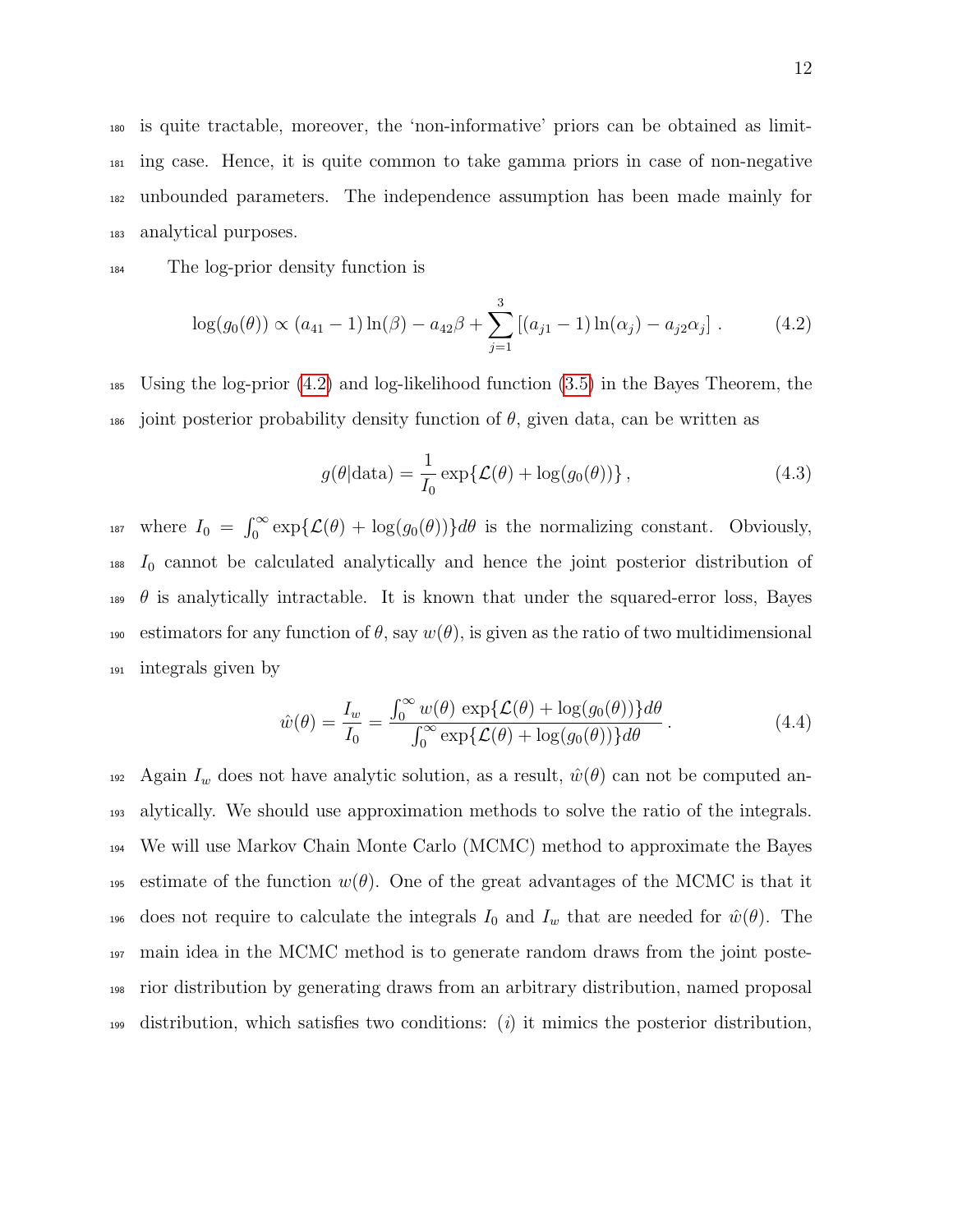<sup>200</sup> and (ii) easy to simulate from. For each random draw obtained from the proposed <sup>201</sup> distribution, we apply the accept-reject method to obtain a sequence of random draws <sup>202</sup> from the posterior distribution. Note that the underlying parameters are all positive, 203 this will limit our choices of the proposal distribution of  $\theta$ . To overcome this problem, 204 we use the log-transform of the parameters,  $\phi = \log \theta = (\log \alpha_1, \log \alpha_2, \log \alpha_3, \log \beta)$ . 205 The joint pdf of the transformed parameters,  $\phi$ , is

<span id="page-12-0"></span>
$$
g_{\phi}(\phi|\text{data}) = \frac{1}{I_0} \exp\left\{ \mathcal{L}\left(\theta = e^{\phi}\right) + \log\left(g_0\left(\theta = e^{\phi}\right)\right) + \sum_{j=1}^{4} \phi_j \right\},\qquad(4.5)
$$

<sup>206</sup> where  $\phi_j \in (-\infty, \infty)$ ,  $j = 1, 2, 3, 4$ . Transforming the support of the original parame-<sup>207</sup> ters from the positive real line to the whole real line, will allow us to choose a proposal 208 distribution for  $g_{\phi}(\phi|\text{data})$  form a wider list of distributions. In this article, we use 209 multivariate normal distribution as a proposal for  $g_{\phi}(\phi|\text{data})$ . The following steps <sup>210</sup> are followed to generate random draws from the posterior distribution [\(4.3\)](#page-11-1) without 211 computing the normalizing constant  $I_0$ :

212 1. Set the size of the random draws we wish to generate as, say  $M = 2M_0$ , where  $M_0$  is a whole number.

<sup>214</sup> 2. Choose an initial guess of 
$$
\phi
$$
, say  $\phi^{(0)}$ .

<sup>215</sup> 3. For  $i = 1, 2, \cdots, M$ , perform the following steps:

<sup>216</sup> (a) Generate  $\phi^*$  from the multivariate normal with mean  $\phi^{(i-1)}$  and variance- $217$  covariance  $\Sigma$ .

$$
218
$$
 (b) Compute the ratio  $\kappa = \min \left\{ 1, \frac{g_{\phi}(\phi^* | \text{data})}{g(\phi^{(i-1)} | \text{data})} \right\}.$ 

<sup>219</sup> (c) Generate a random value u from uniform distribution on  $(0, 1)$ .

$$
220 \t\t(d) If  $\kappa \ge u$  set  $\phi^{(i)} = \phi^*$ , otherwise set  $\phi^{(i)} = \phi^{(i-1)}$ .
$$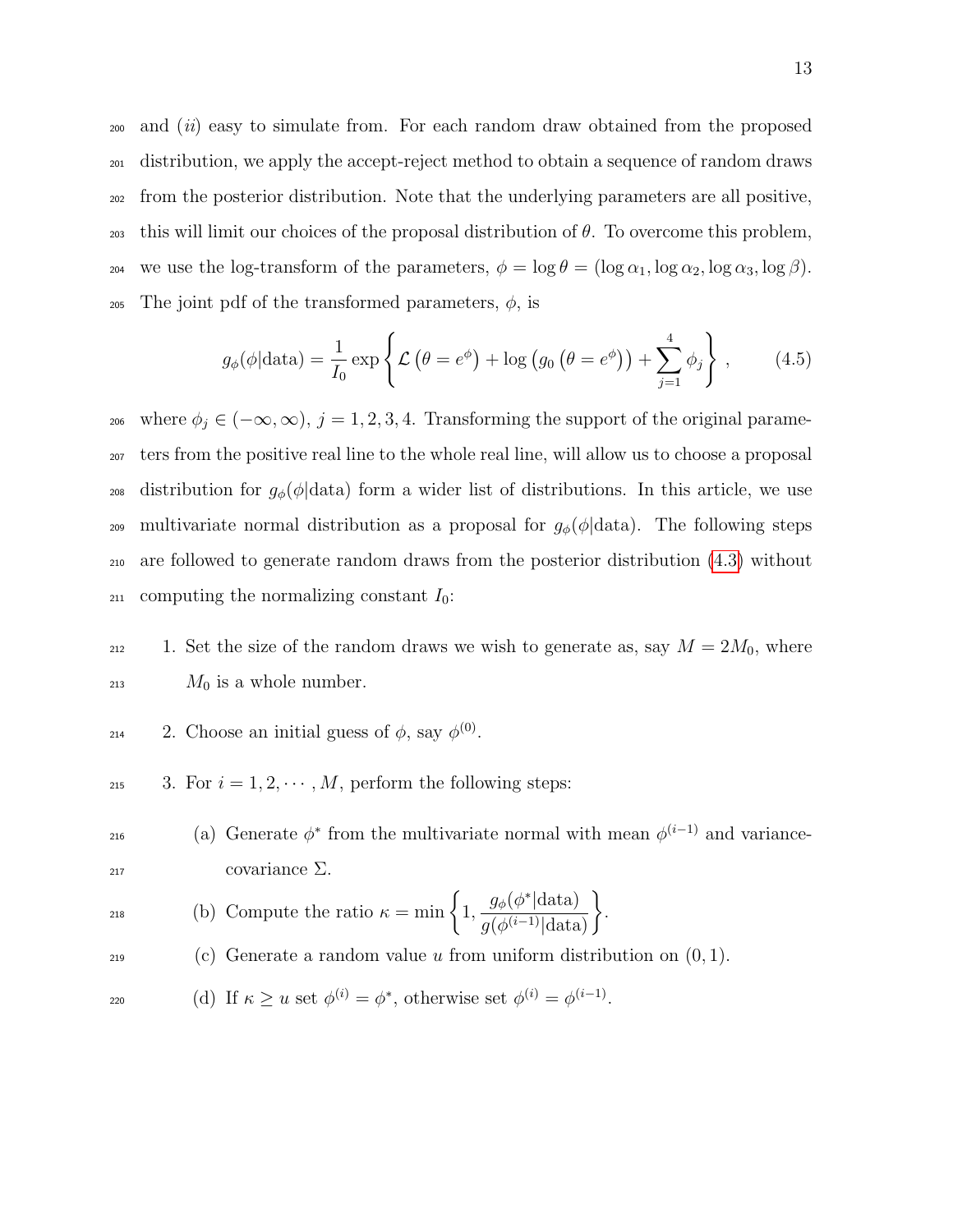We discard the early  $M_0$  number of burn-in draws and use the remaining  $M - M_0$ ,  $"\phi^{(M_0+1)}, \phi^{(M_0+2)}, \cdots, \phi^{(M)}$ , as the desired draws from [\(4.5\)](#page-12-0). Finally, use the inverse transformation of these draws to get a set of random draws  $\theta^{(1)} = e^{\phi^{(M_0+1)}}, \theta^{(2)} =$  $e^{\phi^{(M_0+2)}}, \cdots, \theta^{(M_0)} = e^{\phi^{(M)}}$  from [\(4.3\)](#page-11-1). Thus Bayes estimate of  $w(\theta)$  is

$$
\hat{w}(\theta) = \frac{1}{M_0} \sum_{i=1}^{M_0} w(\theta^{(i)}).
$$

221 Furthermore, the lower and upper bounds of the  $100(1 - \vartheta)\%$ ,  $0 < \vartheta < 1$ , Bayesian probability interval (BPI) of  $\theta_j$  are the  $\frac{\vartheta}{2}$  100th and  $(1-\frac{\vartheta}{2})$ 222 probability interval (BPI) of  $\theta_j$  are the  $\frac{\vartheta}{2}$  100th and  $(1-\frac{\vartheta}{2})$  100th percentiles of the sequence of the  $M_0$  draws  $\theta_i^{(1)}$ sequence of the  $M_0$  draws  $\theta_j^{(1)}, \theta_j^{(2)}, \cdots, \theta_j^{(M_0)}$ , respectively, for  $j = 1, 2, 3, 4$ .

### 224 5 Data Generation and Simulation Results

<sup>225</sup> In this section first we show how a data set can be generated from the proposed <sup>226</sup> BCD model. We have further performed some simulation experiments to see how the <sup>227</sup> proposed methods work for different sample sizes and for different parameter values.

#### <sup>228</sup> 5.1 Data Generation from BCD

229 We can generate a random sample from the  $BCD(\alpha_1, \alpha_2, \alpha_3, \beta)$  by applying the fol-<sup>230</sup> lowing Algorithm:

 $_{231}$  Algorithm 1:

232 1. Specify the model parameters namely;  $\alpha_1, \alpha_2, \alpha_3$  and  $\beta$ .

233 2. Generate  $v_1, v_2, v_3$  independently from uniform  $(0, 1)$ .

3. Obtain

$$
u_i = \exp\left\{\frac{1}{\beta} \log\left(\log\left(1 - \frac{\log(v_i)}{\alpha_i}\right)\right)\right\} \ i = 1, 2, 3.
$$

234 4. Define  $x_1 = \min(u_1, u_3)$  and  $x_2 = \min(u_2, u_3)$ . Then  $(x_1, x_2)$  is a random sample <sup>235</sup> from BCD $(\alpha_1, \alpha_2, \alpha_3, \beta)$ .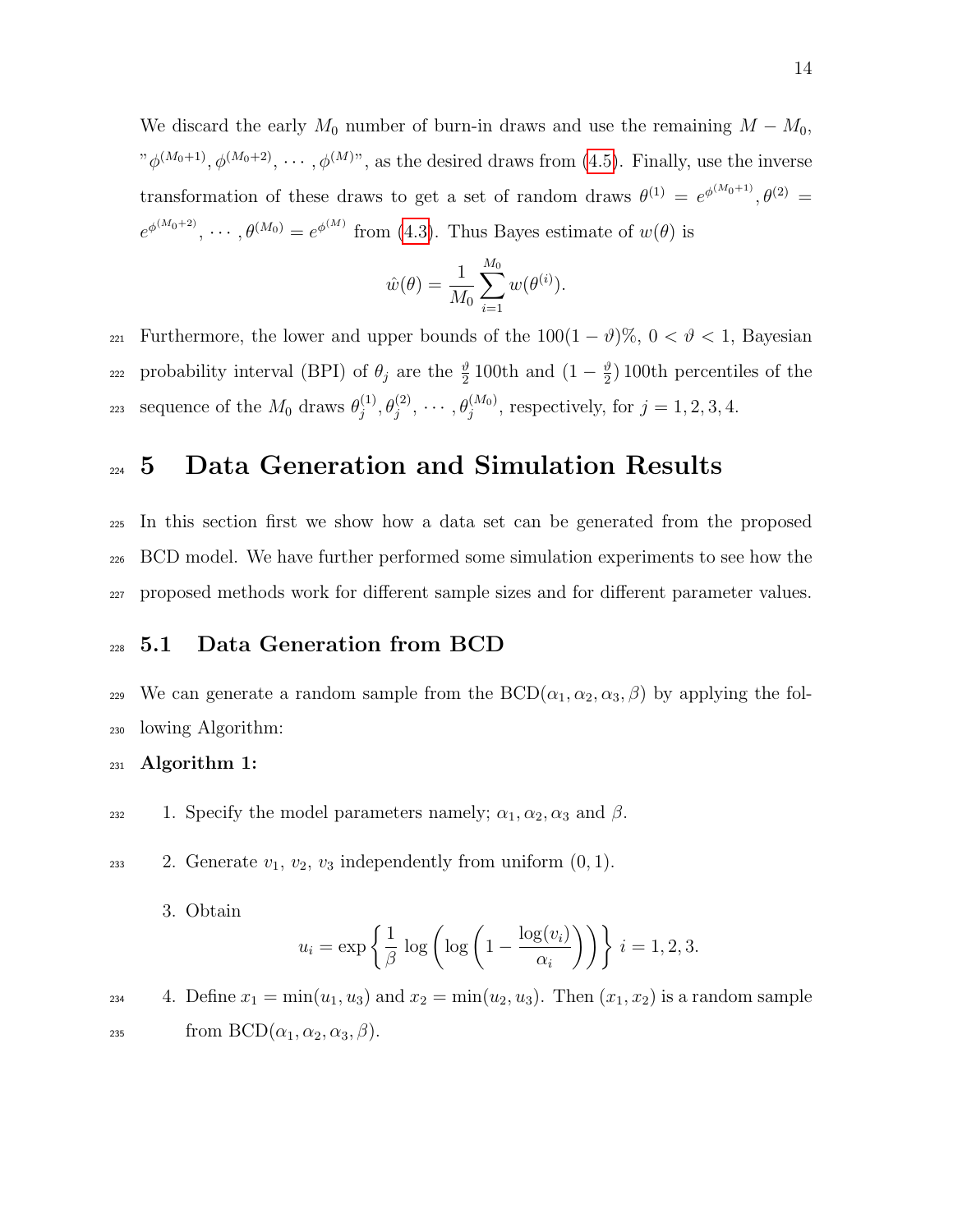#### 5.2 Simulation Results

 In this section we present some simulation results which we have performed to see how the proposed methods work for different sample sizes and for different parameter <sup>239</sup> values. We have taken sample sizes as  $n = 20, 30, \ldots, 100$  and three different sets of parameter values. We have reported the average estimates and the MSEs for both the MLEs and Bayes estimates based on 2000 replications.

 In case of Bayes estimates we have assumed that the parameters are independent and follow gamma prior distribution with hyperparameters equal to 0.001. Further- more, to compute the Bayes estimates, we have used the MCMC with a multinormal distribution with the mean equals the mode of the poster distribution and variance covariance matrix as the asymptotic variance-covariance of the MLEs. The results are reported in Tables [1](#page-29-0) and [2.](#page-30-0) Some of the points are quite clear from these sim- ulation results. It is observed that in all these cases as the sample size increases the biases and MSEs decrease for both MLEs and Bayes estimators. It indicates the consistency properties of both these methods. Further both the MLEs and Bayes estimators behave in a very similar manner both in terms of biases and MSEs.

### 6 Data Analysis

 In this section we illustrate how the new model can be used to analyze a real data set. The Union of European Football Associations (UEFA) Champion's League data (Meintanis, 2007; Table 3) consist of times at which at least one goal was scored by the home team and at least one goal was scored through a kick resulting from a penalty, foul or other by any team. The data set was derived at the group stage for the year periods 2004-05 and 2005-06. The data has been analyzed in the literature by various methods. For example, Meintanis (2007) used the Marshall-Olkin bivariate exponential model, Kundu and Gupta (2009) used a bivariate generalized exponential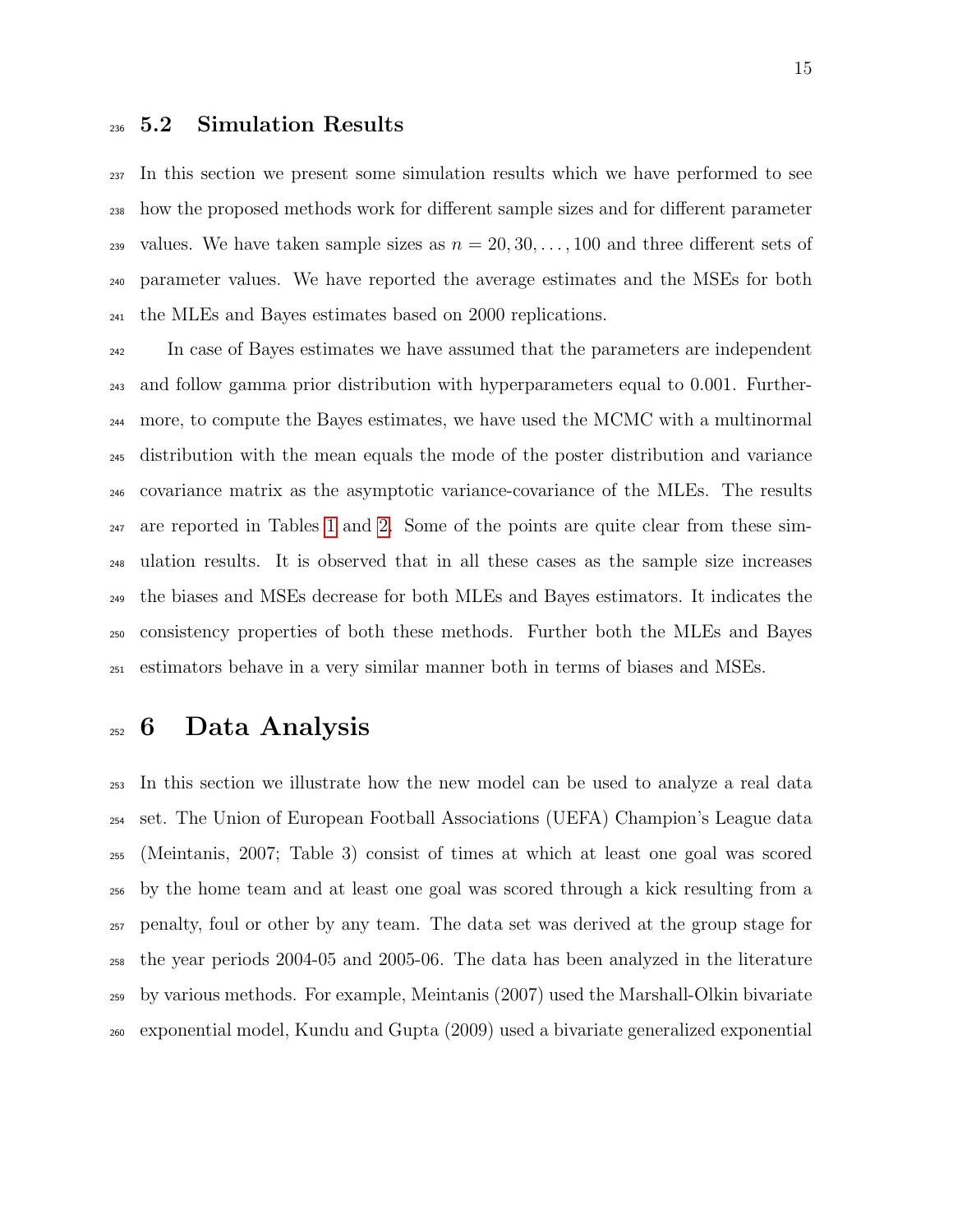model, and Sarhan et al. (2011) used the bivariate generalized linear failure rate (BGLFR) model. Each of these models provided a better fit than the fit in the preceding paper.

 As an application, we analyze the UEFA data reported in Meintanis (2007) by the proposed BCD developed in this paper. We denote the time in minutes of the first 266 goal scored by any team through a kick by  $X_1$ , and let  $X_2$  denote the time in minutes of the first goal of any type scored by the home team.

 As a quick non-parametric test that can be used to choose which univariate model can be a good fit for the marginal data, the total time on test transform (TTT-Transform) plots are provided in Figure [1.](#page-16-0) It seems from this figure that the marginal distributions should have increasing failure rates. Also, the parametric TTT-Transform plots using the marginal distributions of the three models used here (BVGE, BGLFR and BCD) using the MLE of the model parameters are shown in Figure [1.](#page-16-0) It shows from the plots that, the three models exhibit increasing failure rate and therefore any of these three models can be a suitable fit for the underlying real data set.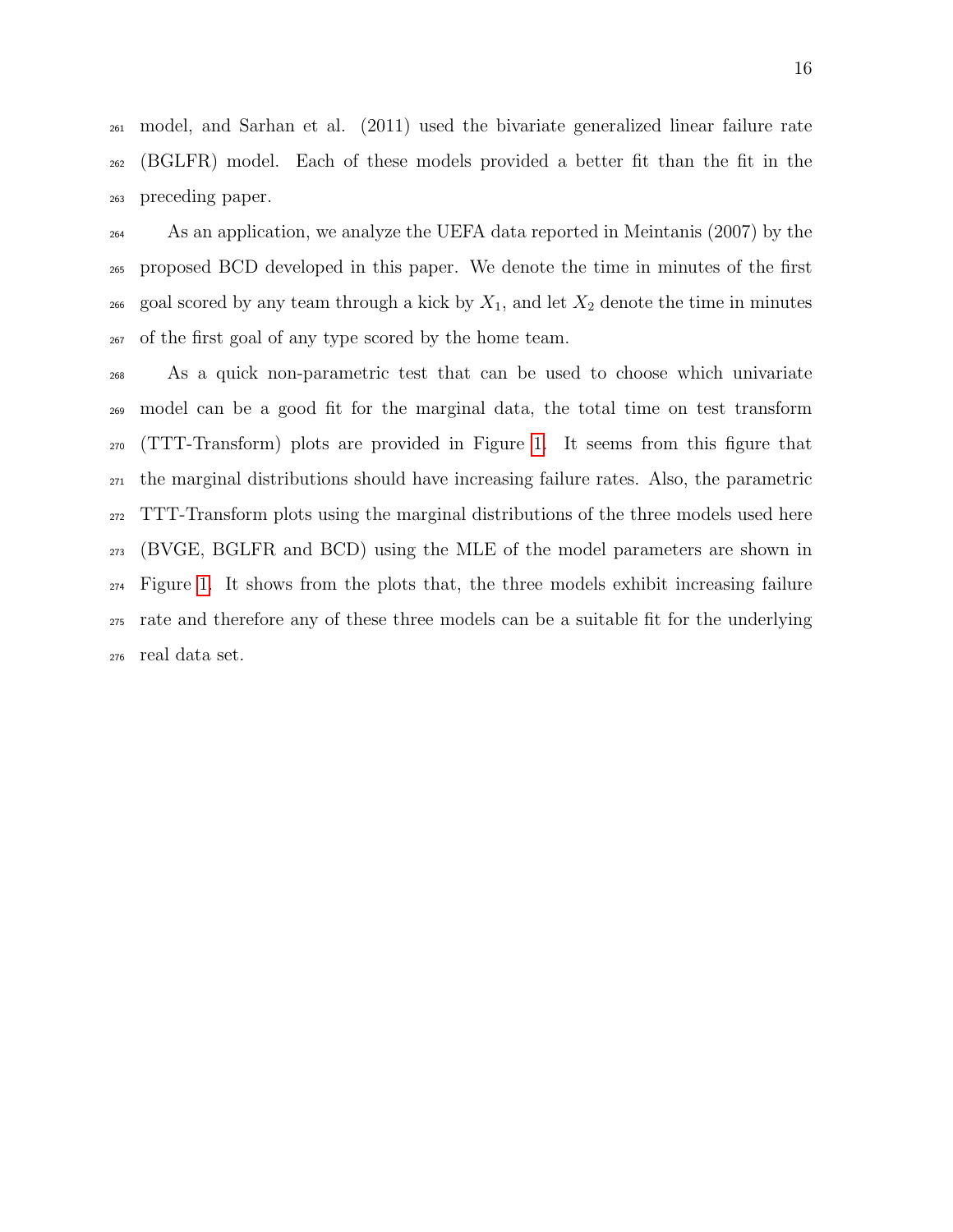

<span id="page-16-0"></span>Figure 1: The non-parametric and parametric TTT-Transforms of the marginal data using the three models used in this paper.

 To investigate if the BCD provides a better fit to the data set than the BVGE and <sup>278</sup> the BGLFR distributions, we use the Akaike Information Criterion (AIC =  $-2\hat{\mathcal{L}}+2k$ , where k is the number of the model parameters). Table [6](#page-16-0) provides the MLEs of the unknown parameters of the BVGE, BGLFR and BCD models and the corresponding  $\Omega_{281}$   $\mathcal{L}$  and AIC. Based on the values of the AIC statistics, we could conclude that the BCD fits the data better than the BVGE and BGLFR distributions.

The inverse of the estimated Fisher-information matrix is

$$
\mathfrak{F}^{-1}(\hat{\alpha},\hat{\beta}) = \left[\begin{array}{ccc} 2.6417\times 10^{-6} & 3.2545\times 10^{-6} & 2.8593\times 10^{-6} & -2.4597\times 10^{-5} \\ 3.2545\times 10^{-6} & 9.3161\times 10^{-6} & 7.0488\times 10^{-6} & -5.4256\times 10^{-5} \\ 2.8593\times 10^{-6} & 7.0488\times 10^{-6} & 9.0340\times 10^{-6} & -5.4989\times 10^{-5} \\ -2.4597\times 10^{-5} & -5.4256\times 10^{-5} & -5.4989\times 10^{-5} & 4.1448\times 10^{-4} \end{array}\right]
$$

283 The margin of error of the MLE of  $\alpha_1$  is 0.0032, which is larger than the MLE of 284  $\alpha_1 = 0.0028$ . This leads to a negative lower limit of the CI that contradicts the nature <sup>285</sup> of the parameter  $\alpha_1 > 0$ . To overcome this problem, we used the log-transformation <sup>286</sup> of the four parameters then we calculated the approximated confidence intervals of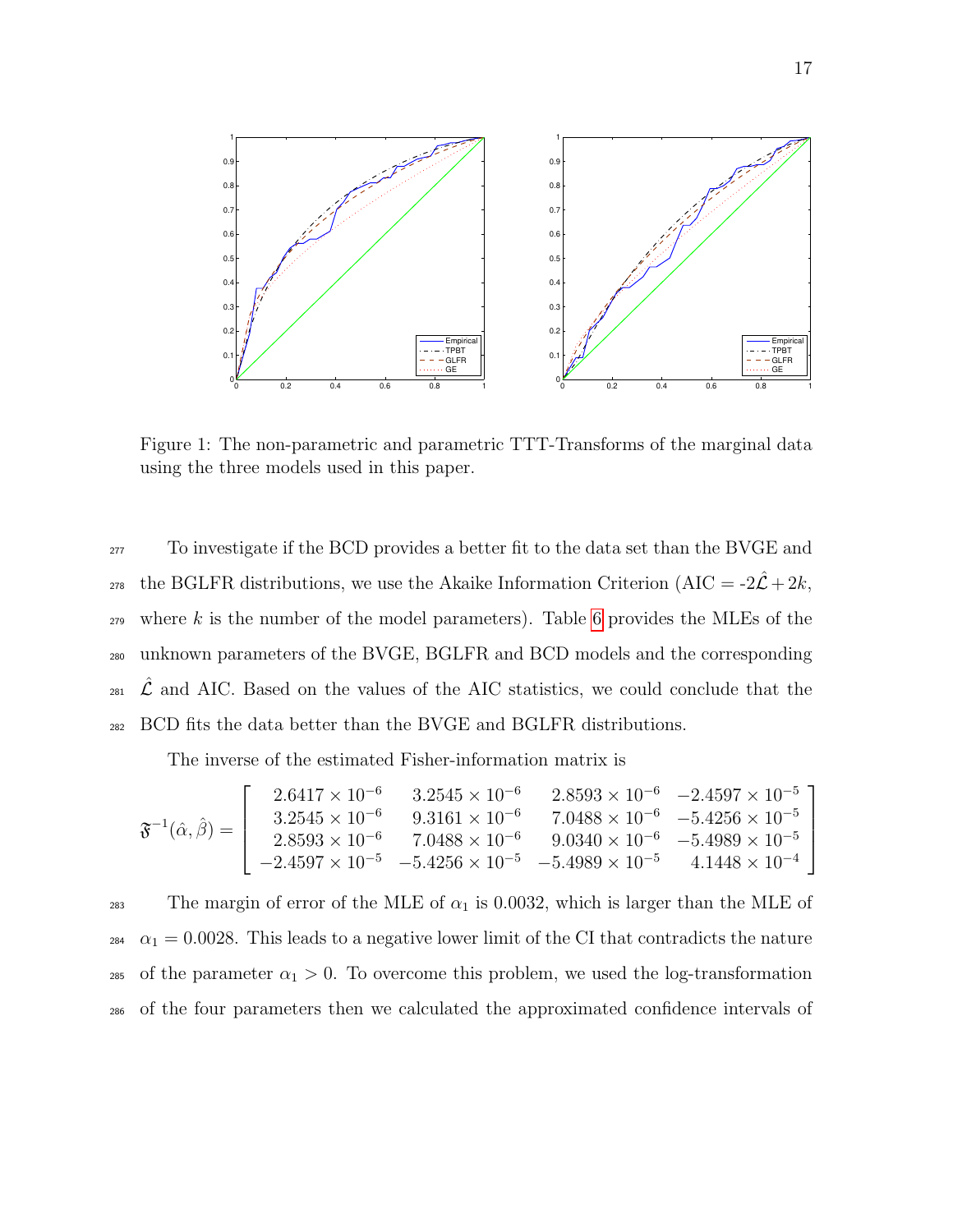<sup>287</sup> the parameters. The approximations for the 95% confidence intervals of the model <sup>288</sup> parameters along with their widths are given in Table [5.](#page-17-0)

 In the Bayes analysis, gamma prior distributions are applied for the four unknown parameters using two scenarios of the hyperparameters. In the first (scenario I), we set all the hyperparameters equal to 0.001, while in the second (scenario II) we use the posterior means and variances from the results of the first scenario to be the prior 293 means and variances then calculate the values of the hyperparameters as  $a_{11} = 2.6$ ,  $a_{12} = 1421.9, a_{21} = 4.3, a_{22} = 981.6, a_{31} = 3.8, a_{32} = 877.0, a_{41} = 519.0$  and  $a_{42} = 1233.4$ . We call the first scenario as non-informative prior while the second as informative prior.

 Table [4](#page-31-0) shows the summary statistics for the four parameters using Bayes method when gamma prior distributions with different values of hyperparameters are applied. Table [5](#page-17-0) displays the 95% credible intervals for the model parameters using the two scenarios along with their widths. Based on the widths of the intervals, we can conclude that the Bayes estimates under scenario II are better than those under scenario I which are better than those obtained using the MLE, in the sense of having smaller widths.

<span id="page-17-0"></span>

|            | ML                   |                      | <b>Bayes</b>          |
|------------|----------------------|----------------------|-----------------------|
| Parameter  |                      | Non-informative      | Informative           |
| $\alpha_1$ | (0.000909, 0.008728) | (0.000465, 0.004743) | (0.0007312, 0.003370) |
| Width      | 0.0078               | 0.0043               | 0.0026                |
| $\alpha_2$ | (0.002436, 0.016283) | (0.001484, 0.009526) | (0.0023894, 0.006883) |
| Width      | 0.0138               | 0.0080               | 0.0045                |
| $\alpha_3$ | (0.002252, 0.016016) | (0.001442, 0.009573) | (0.0021605, 0.006912) |
| Width      | 0.0138               | 0.0081               | 0.0048                |
| В          | (0.365473, 0.445408) | (0.384471, 0.455917) | (0.4010465, 0.439018) |
| Width      | 0.0799               | 0.0714               | 0.0380                |

Table 5: 95% confidence and credible intervals for the model parameters along with their widths.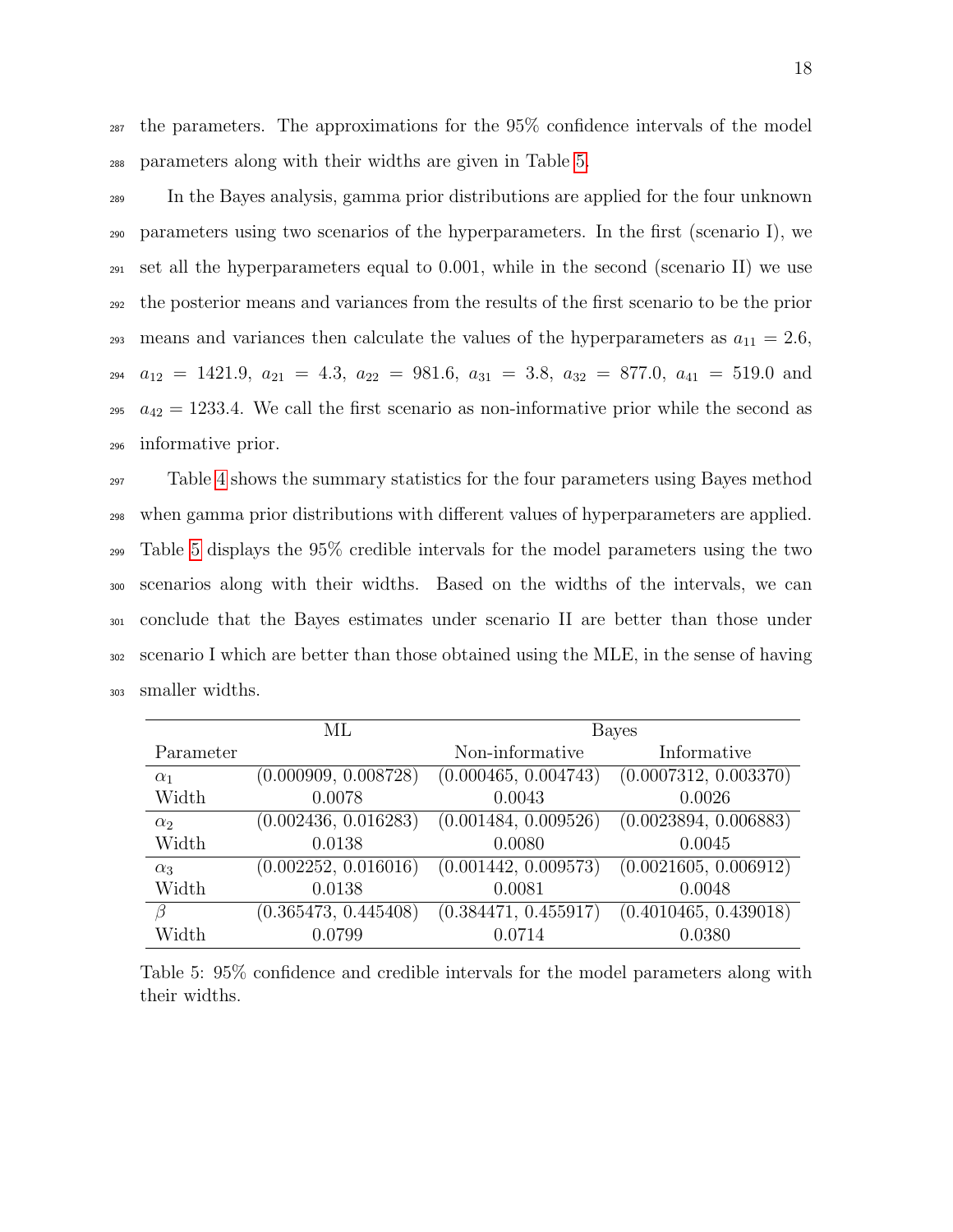



<span id="page-18-0"></span>Figure 2: The trace plots for the simulations of the four parameters and the corresponding autocorrelations using the poor choice of the hyperparameters' values.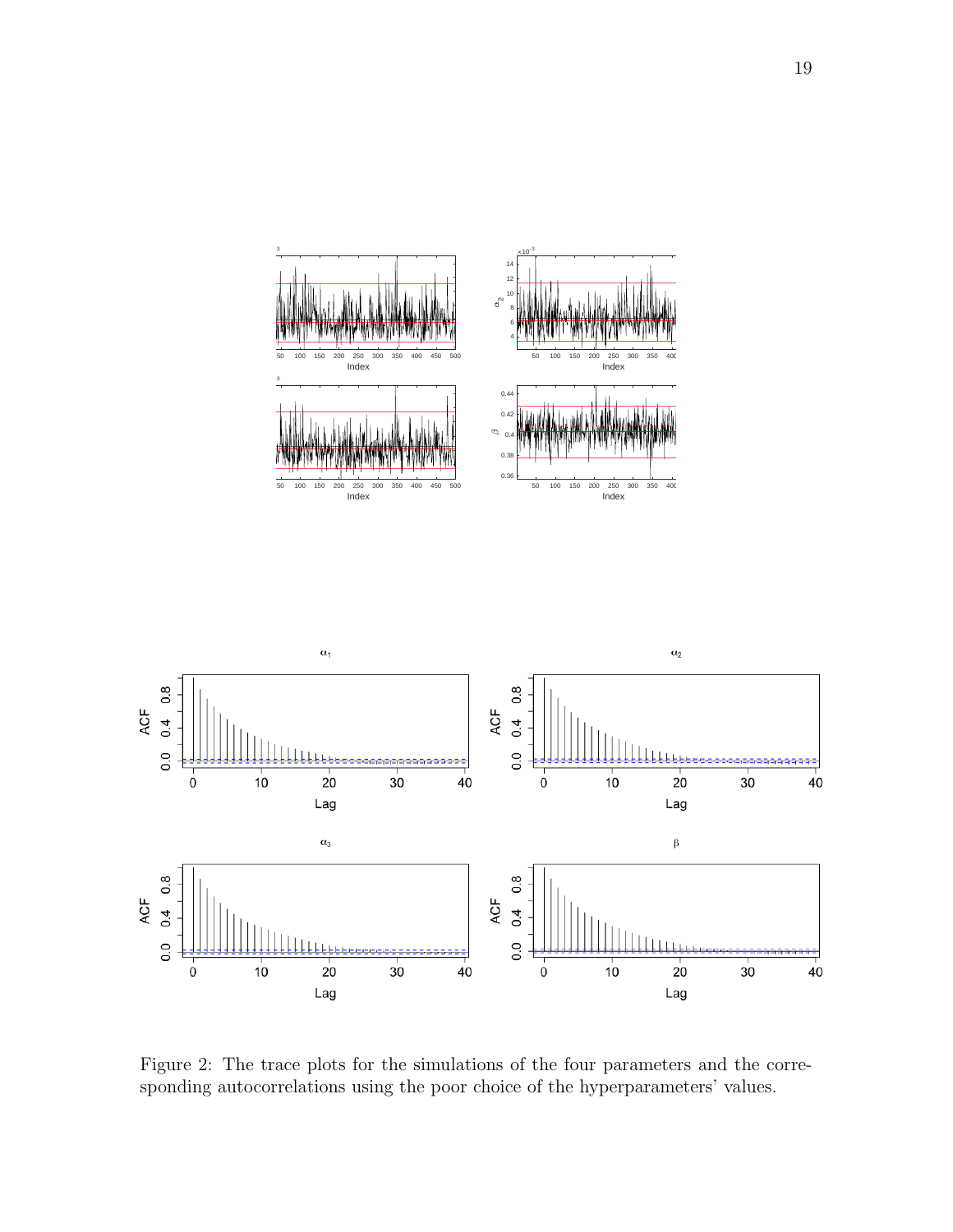It seems from the plots in Figure [2](#page-18-0) that there is good mix of the draws that implies that the draws are randomly generated from the posterior distribution and the autocorrelations go to zero rapidly which indicate that the random draws become more independent very fast. The marginal posterior densities using the two prior scenarios are given in Figure [3,](#page-19-0) which don't show big difference between the two scenarios.



<span id="page-19-0"></span>Figure 3: The marginal posterior densities of the four parameters using scenario I (solid-black) and scenario II (dashed-red) of the hyperparameters.

# 310 7 Competing Risks Application

 In survival or in reliability analysis one often is interested in the assessment of one risk in presence of other risk factors. In the statistical analysis it is popularly known as the competing risk problem. The competing risk model assumes that the data consists of the failure time and the associated cause of failure. An extensive amount of study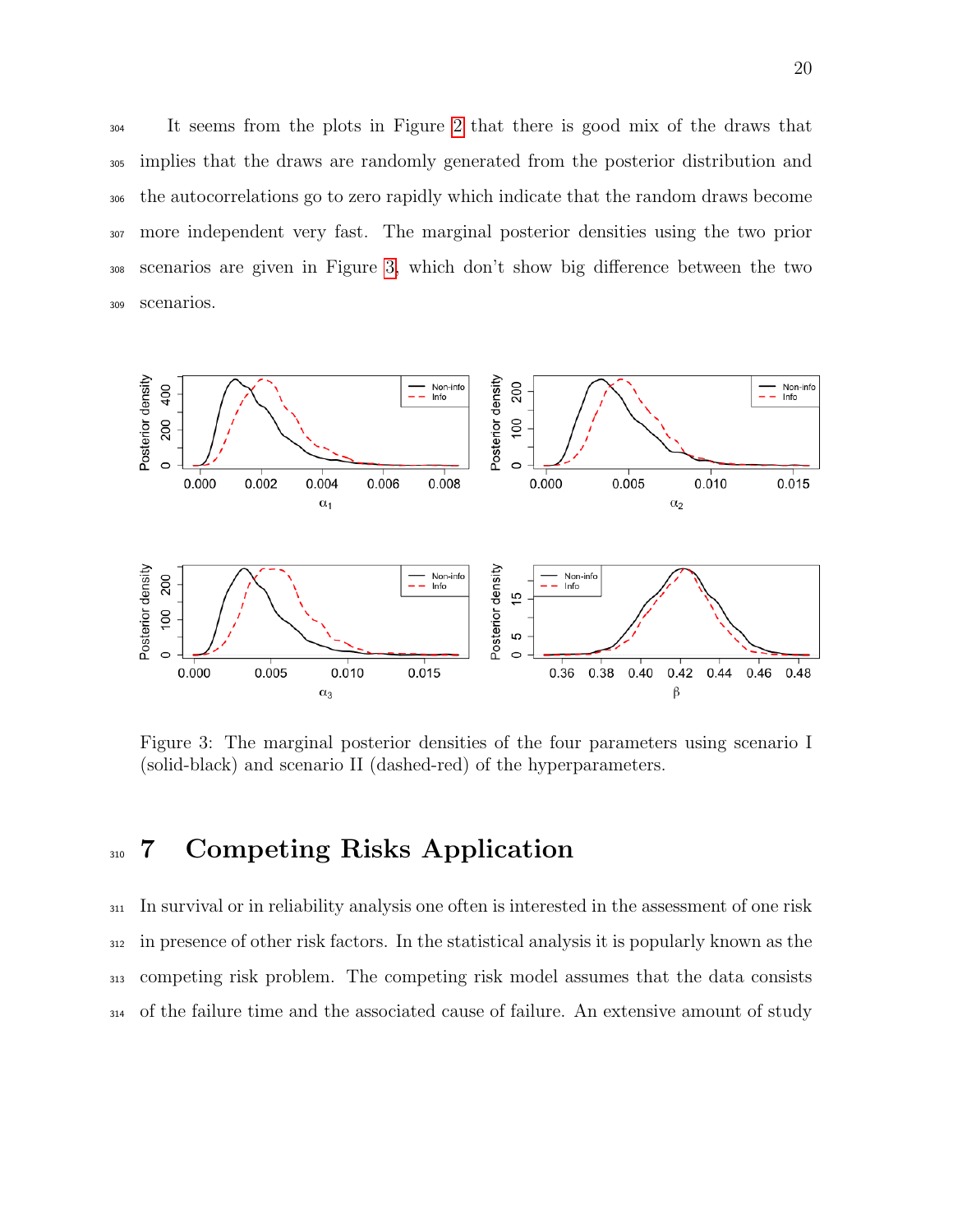has been carried out both under the parametric and non-parametric models, see for example the monograph by Crowder (2001) in this respect. There are mainly two different approaches to handle competing risks problem. One is known as the latent failure time model, originally proposed by Cox (1959), and the other is known as the cause specific hazard model proposed by Prentice et al. (1978). In case of exponential or Weibull lifetime model it has been shown by Kundu (2004) that both approaches provide the same likelihood function, although their interpretations are quite different. In this paper we have adopted the latent failure time model assumption and it has been assumed that there are only two possible causes of death, although the method can be easily generalized for any arbitrary number of causes also.

#### 325 7.1 Model Assumptions

It is assumed a life testing experiment starts at time zero, with n number of identical units. We observe the time to failure and also the associated cause of failure. It is further observed that a unit can fail at time due to both causes. Let  $X_1$  and  $X_2$ be the random variables associated with the lifetime of the experimental unit due to Cause 1 and Cause 2, respectively. Hence, the observe failure time  $T = \min\{X_1, X_2\}$ , and the associate cause of failure

$$
D = \begin{cases} 1 & \text{if } X_1 < X_2 \\ 2 & \text{if } X_2 < X_1 \\ 0 & \text{if } X_1 = X_2. \end{cases}
$$

 In a competing risk model it is assumed that a sample of size n is obtained from  $(T, D)$ . It may be mentioned that the assumption  $X_1 = X_2$ , is not very common. But there are competing risk data sets, where it has been observed that a unit fails due to both causes, hence we have made this assumption.

<sup>330</sup> There exists an extensive amount of literature dealing with the analysis of compet-<sup>331</sup> ing risks data based on the specific continuous parametric distribution assumption on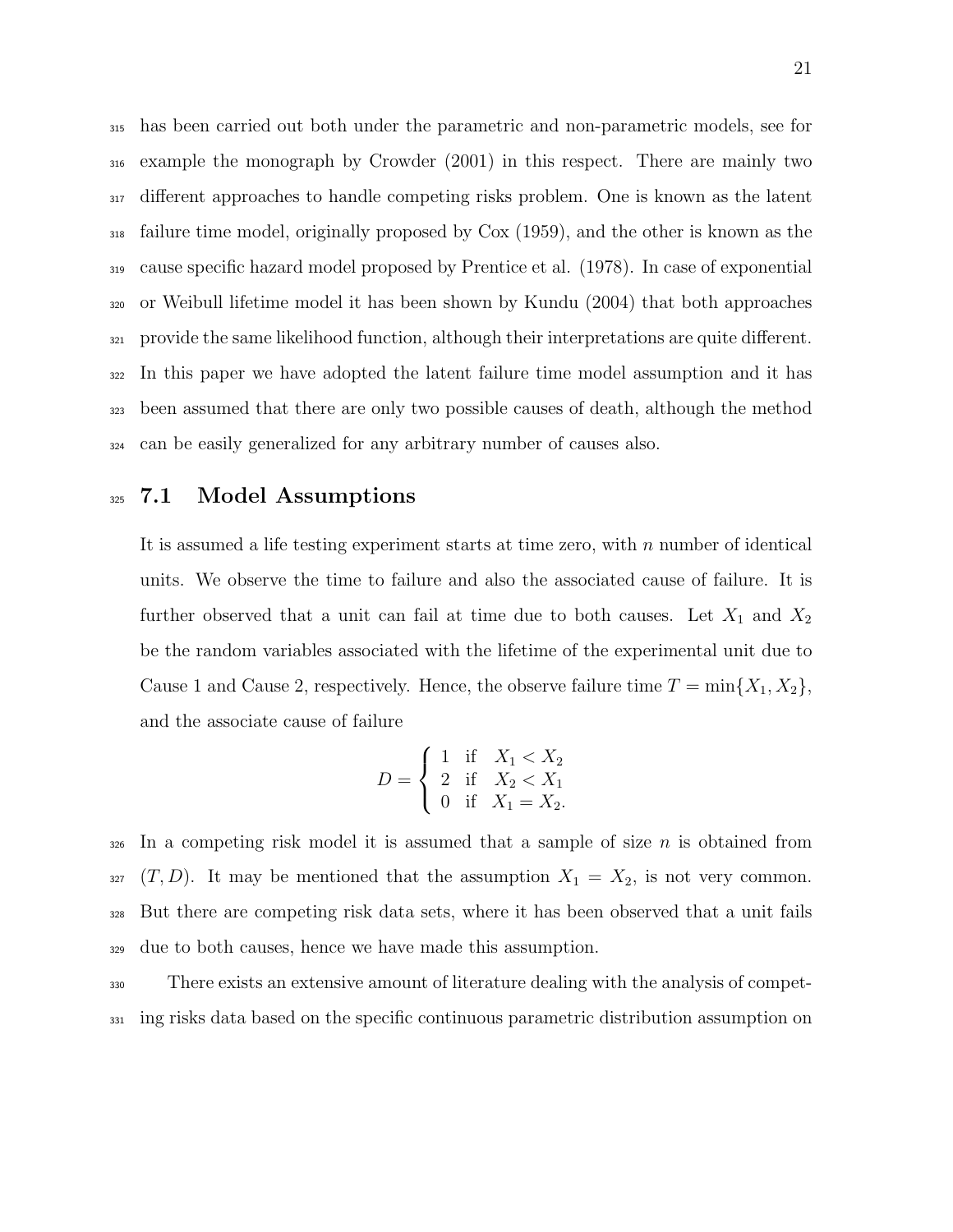$X_1$  and  $X_2$ , and assuming  $X_1$  and  $X_2$  to be independently distributed, see for example 333 Crowder (2001). It is very clear that if both  $X_1$  and  $X_2$  are continuous distributions 334 and they are independently distributed, then  $P(X_1 = X_2) = 0$ . Hence, if it is as-335 sumed that  $P(D = 0) > 0$ , then the independent assumption of  $X_1$  and  $X_2$  does not hold. Due to this reason, recently some work going on is based on the assumption that  $(X_1, X_2)$  has a specific bivariate distribution, see for example Feizjavdian and Hashemi (2015), Shen and Xu (2018) and Samanta and Kundu (2021). Importantly,  $\frac{339}{10}$  in all these cases it has been assumed that  $(X_1, X_2)$  has a bivariate Marshall-Olkin 340 Weibull distribution. Note that if  $(X_1, X_2)$  has the bivariate Marshall-Olkin Weibull distribution, then the marginals can have only monotone hazard functions. If the data indicate that the marginals are not monotone, it may not be proper to use this distribution. Due to this reason, we have provided the analysis based on the 344 assumption that  $(X_1, X_2) \sim \text{BCD}(\alpha_1, \alpha_2, \alpha_3, \beta)$ . In that case the marginals may have non-monotone hazard functions. Hence, the practitioner has a choice of using another dependent competing risks model if it is observed that a failure can take place due to both causes.

It is assumed that the following competing risks data have been observed:  $\{(t_1, d_1), \ldots, (t_n, d_n)\}\.$  Before, progressing further we provide the log-likelihood contribution of a typical data point  $(t, d)$ , when  $d = 0$ , 1 or 2. The log-likelihood contribution of  $(t, 0)$  is

$$
\ln \alpha_3 + \ln \beta + (\beta - 1) \ln t + t^{\beta} - (\alpha_1 + \alpha_2 + \alpha_3)(e^{t^{\beta}} - 1).
$$

Similarly, the log-likelihood contribution of  $(t, 1)$  and  $(t, 2)$  are, respectively,

$$
\ln \alpha_1 + \ln \beta + (\beta - 1) \ln t + t^{\beta} - (\alpha_1 + \alpha_2 + \alpha_3)(e^{t^{\beta}} - 1),
$$

and

$$
\ln \alpha_2 + \ln \beta + (\beta - 1) \ln t + t^{\beta} - (\alpha_1 + \alpha_2 + \alpha_3)(e^{t^{\beta}} - 1).
$$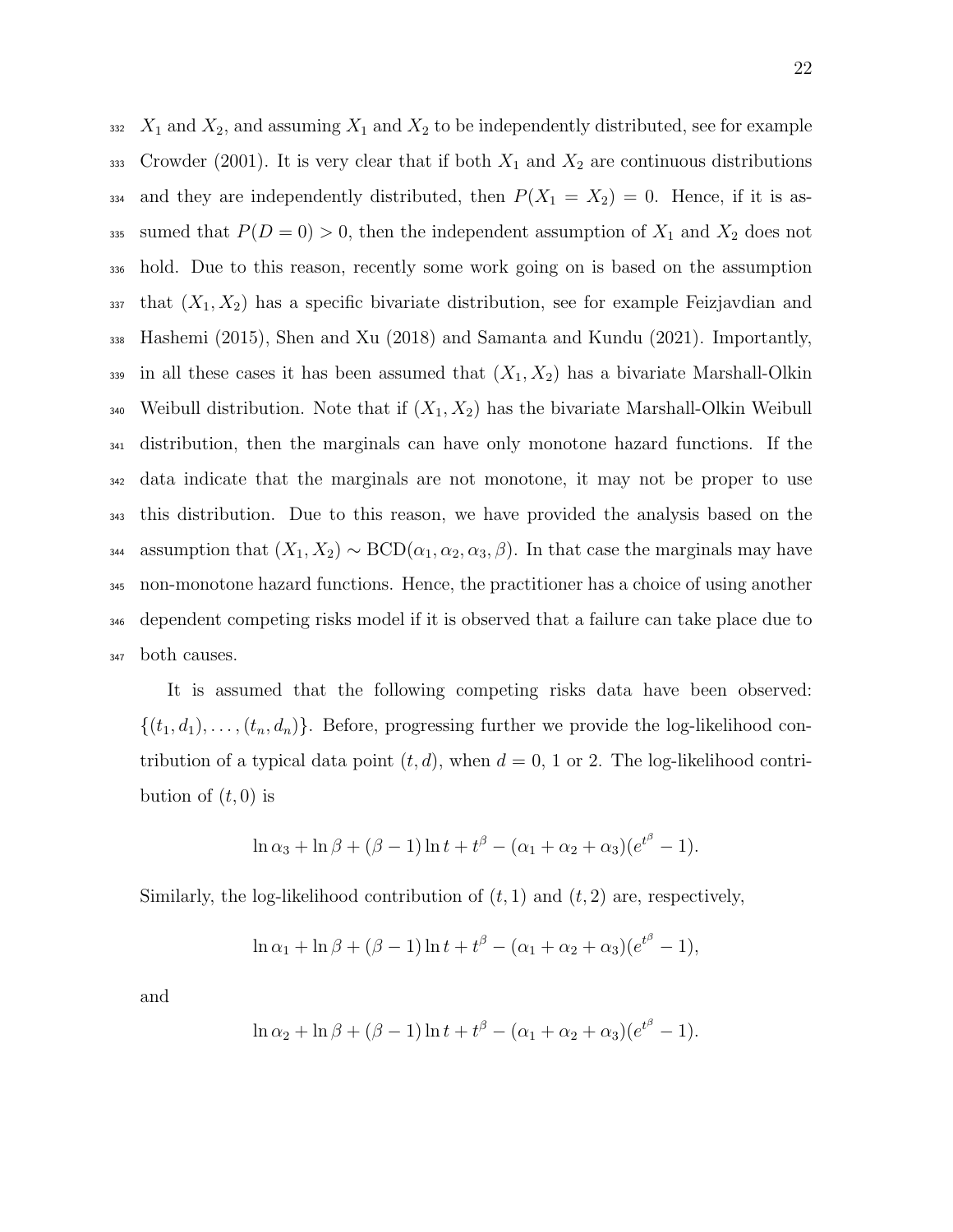<sup>348</sup> Hence, the log-likelihood function can be written as

<span id="page-22-0"></span>
$$
L(\theta) = n_0 \ln \alpha_3 + n_1 \ln \alpha_1 + n_2 \ln \alpha_2 + n \ln \beta + (\beta - 1) \sum_{i=1}^n \ln t_i + \sum_{i=1}^n t_i^{\beta}
$$

$$
-(\alpha_1 + \alpha_2 + \alpha_3) \sum_{i=1}^n (e^{t_i^{\beta}} - 1), \qquad (7.1)
$$

here  $\theta = (\alpha_1, \alpha_2, \alpha_3, \beta)$  and  $n_j = #\{i : d_i = j\}$ , for  $j = 0, 1, 2$ . The MLEs of the unknown parameters can be obtained by maximizing [\(7.1\)](#page-22-0) with respect to the unknown parameters. For a given  $\beta$ , the MLEs of  $\alpha_1$ ,  $\alpha_2$  and  $\alpha_3$ , say  $\widehat{\alpha}_1(\beta)$ ,  $\widehat{\alpha}_2(\beta)$ and  $\hat{\alpha}_3(\beta)$ , can be obtained as

$$
\widehat{\alpha}_1(\beta) = \frac{n_1}{\sum_{i=1}^n \left(e^{t_i^{\beta}} - 1\right)}, \quad \widehat{\alpha}_2(\beta) = \frac{n_2}{\sum_{i=1}^n \left(e^{t_i^{\beta}} - 1\right)} \quad \text{and} \quad \widehat{\alpha}_3(\beta) = \frac{n_0}{\sum_{i=1}^n \left(e^{t_i^{\beta}} - 1\right)}.
$$

349 Once,  $\hat{\alpha}_1(\beta)$ ,  $\hat{\alpha}_2(\beta)$  and  $\hat{\alpha}_3(\beta)$  are obtained, the MLE of  $\beta$  can be obtained by max-350 imizing the profile log-likelihood of  $\beta$ , namely  $L(\widehat{\alpha}_1(\beta), \widehat{\alpha}_2(\beta), \widehat{\alpha}_3(\beta), \beta)$ . The asso-<sup>351</sup> ciated confidence intervals can be obtained from the inverse of the observed Fisher <sup>352</sup> information matrix.

#### <sup>353</sup> 7.2 Diabetic Retinopathy Data Analysis

 The diabetic Retinopathy disease is a major cause of blindness and vision loss among diabetic patients. The present data set has been obtained from the National Eye Institute, where an attempt has been made to see the effect of laser treatment in reducing the risk of blindness. The experiment was conducted on seventy one patients, where all of them were diabetic. The experiment is as follows. For each patient, one eye was selected at random, where the laser treatment was given. The time to blindness since the laser treatment was given, and the indicator mentioning whether treated, untreated or both eyes became blind has been recorded. The main aim of this study is to examine whether the laser treatment has any effect in delaying (reducing) the blindness or not. The data are presented in Table [6.](#page-32-0)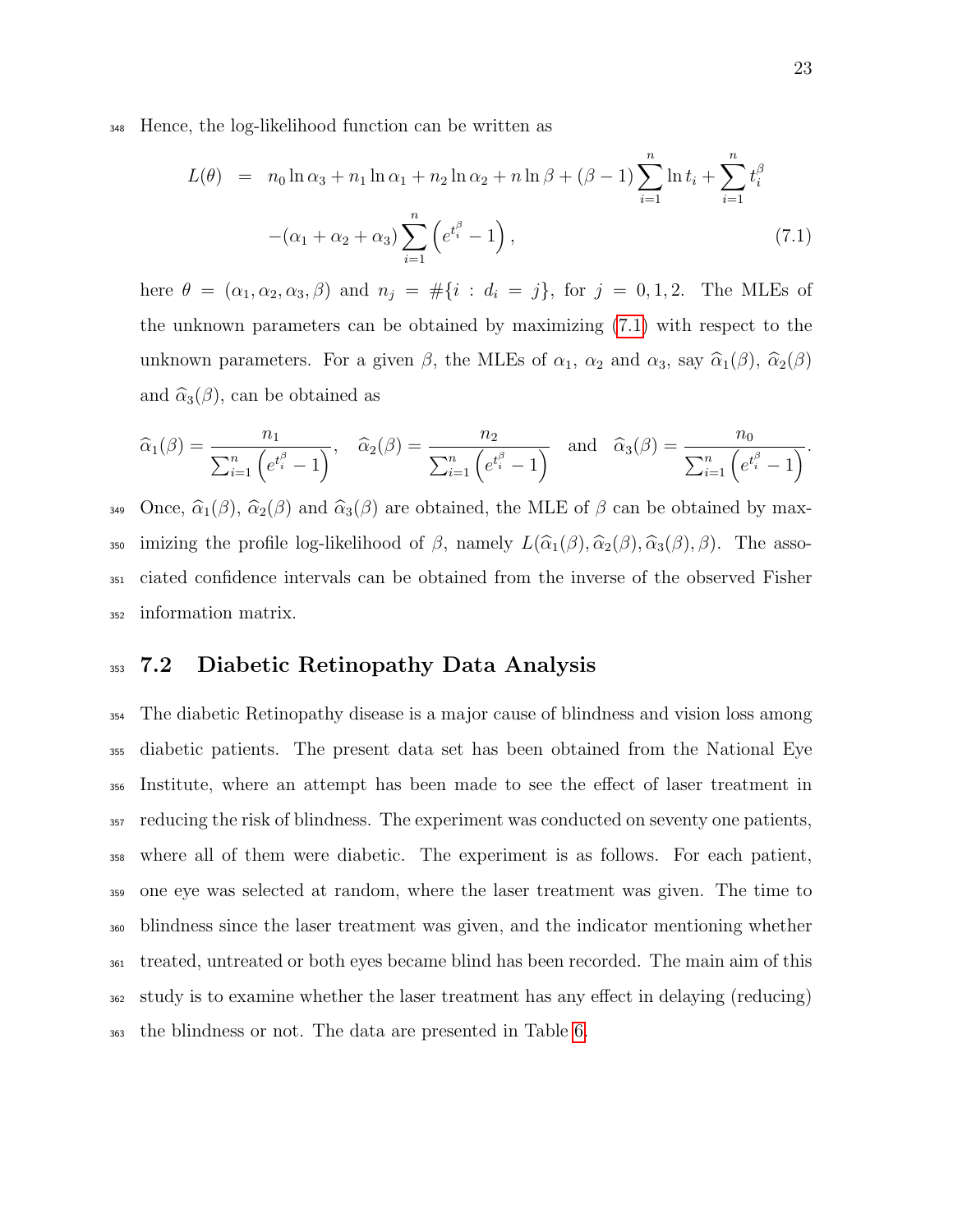The MLEs of the unknown parameters along with their 95% confidence intervals are provided within brackets:

$$
\hat{\alpha}_1 = 0.5338(\pm 0.1823),
$$
  $\hat{\alpha}_2 = 0.6291(\pm 0.1898)$   
\n $\hat{\alpha}_3 = 0.1906(\pm 0.0657),$   $\hat{\beta} = 1.2004(\pm 0.5665).$ 

 The corresponding log-likelihood value is -121.7658. One natural question is whether BCD fits the competing risk data or not. We have obtained the Kolmogorv-Smirnov (KS) distance between the empirical cumulative distribution function (CDF) and the fitted CDF. The KS distance is 0.0948 and the associated p value is 0.5452. Hence, it provides a good fit. Note that due to complicated nature of the profile log-likelihood  $\frac{369}{100}$  function of  $\beta$ , it is difficult to show analytically that it has a unique maximum. In Figure [4](#page-23-0) we have provided the plot of the profile log-likelihood function  $\beta$ , and it is an unimodal function. Further, in Figure [4](#page-23-0) we have also provided the empirical and fitted survival function of the competing risk data. It indicates that they match reasonably well.



<span id="page-23-0"></span>Figure 4: The profile log-likelihood function of  $\beta$  (left). The empirical and fitted survival function (right).

Now we would like to examine whether laser treatment has any significant effect or not. We want to test the following hypothesis

$$
H_0: \alpha_1 = \alpha_2 \quad vs. \quad H_1: \alpha_1 \neq \alpha_2.
$$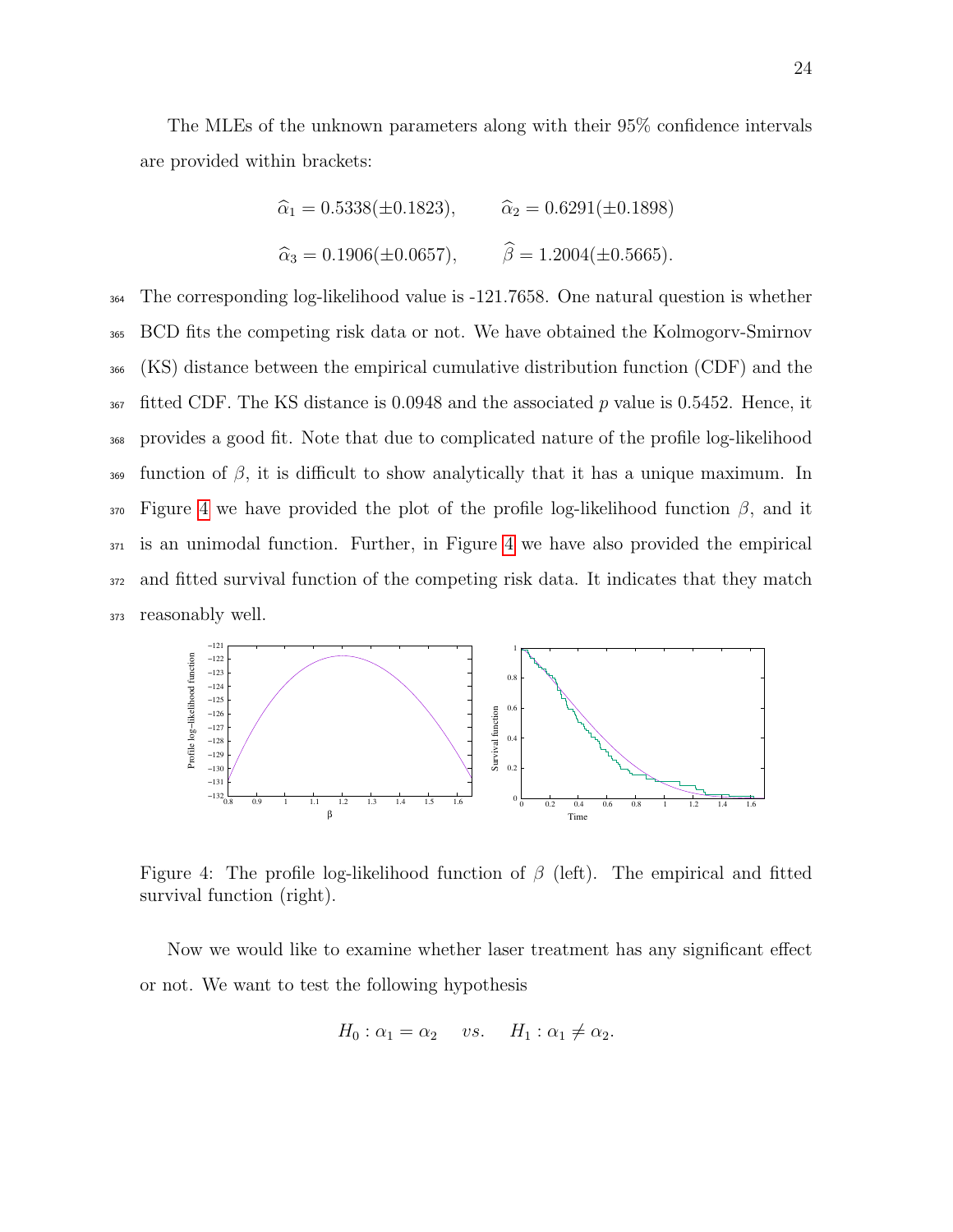$_{374}$  We would like to use the likelihood ratio test for this purpose. Let us assume  $\alpha_1 =$ 375  $\alpha_2 = \alpha$ , and under the null hypothesis, the log-likelihood function becomes

$$
L_0(\theta_0) = n_0 \ln \alpha_3 + (n_1 + n_2) \ln \alpha + n \ln \beta + (\beta - 1) \sum_{i=1}^n \ln t_i + \sum_{i=1}^n t_i^{\beta}
$$

$$
-(2\alpha + \alpha_3) \sum_{i=1}^n (e^{t_i^{\beta}} - 1), \qquad (7.2)
$$

Here  $\theta_0 = (\alpha, \alpha_3, \beta)$ . In this case also, the MLEs can be obtained along the same line as the unrestricted case. For a given  $\beta$ , the MLEs of  $\alpha$  and  $\alpha_3$ , say  $\hat{\alpha}(\beta)$ , and  $\hat{\alpha}_3(\beta)$ , can be obtained as

$$
\widehat{\alpha}(\beta) = \frac{n_1 + n_2}{2\sum_{i=1}^n \left(e^{t_i^{\beta}} - 1\right)}, \quad \text{and} \quad \widehat{\alpha}_3(\beta) = \frac{n_0}{\sum_{i=1}^n \left(e^{t_i^{\beta}} - 1\right)}.
$$

Again, once,  $\hat{\alpha}(\beta)$  and  $\hat{\alpha}_3(\beta)$  are obtained, the MLE of  $\beta$  can be obtained by maximizing the profile log-likelihood of  $\beta$ . The MLEs of the unknown parameters under the null hypothesis, along with their 95% confidence intervals are provided within brackets:

$$
\hat{\alpha} = 0.5814(\pm 0.1857), \quad \hat{\alpha}_3 = 0.1906(\pm 0.0649), \quad \hat{\beta} = 1.2004(\pm 0.5638).
$$

 The associated log-likelihood value is -121.9709. Hence the value of the test statistic becomes  $-2(121.7658-121.9704) = 0.4102$ , and the associated p value becomes 0.521. Hence, we cannot reject  $H_0$ . It indicates that the laser treatment does not have any effect in delaying blindness.

### <sup>380</sup> 8 Extension and Conclusion

<sup>381</sup> In the previous sections we have discussed about the univariate and bivariate Chen  $382$  distribution. In this section it has been extended to the multivariate  $(m$ -variate) case. <sup>383</sup> The extension is quite straight forward, and it can be done along the same line. We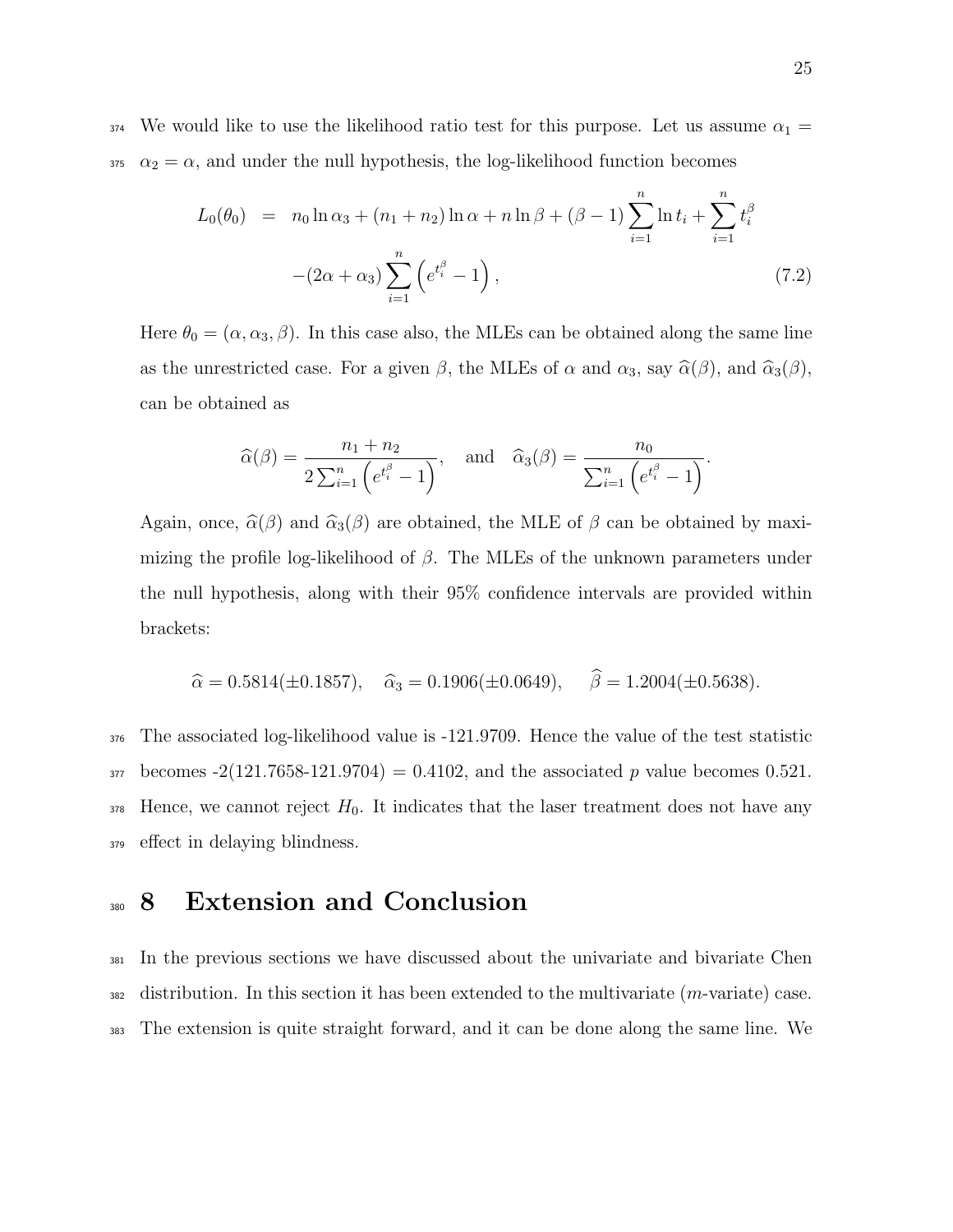<sup>384</sup> will call this new distribution the multivariate Chen distribution (MCD) and it will 385 be denoted by  $\text{MCD}(\alpha_1, \alpha_2, \cdots, \alpha_{m+1}, \beta)$ . The  $\text{MCD}(\alpha_1, \alpha_2, \cdots, \alpha_{m+1}, \beta)$  is defined <sup>386</sup> as follows.

387 **Definition 8.1** Let  $U_i$ ,  $i = 1, 2, \dots, m + 1$ , be mutually independent random variass ables which follow  $UCD(\alpha_i, \beta)$ . Define  $X_i = \min(U_i, U_{m+1}), i = 1, 2, \cdots, m$ . Then, 389 the random vector  $\mathbf{X} = (X_1, X_2, \cdots, X_m)$  follows  $\text{MCD}(\alpha_1, \alpha_2, \cdots, \alpha_{m+1}, \beta)$ .

390 **Theorem 8.1** If  $\mathbf{X} = (X_1, X_2, \cdots, X_m)$  follows  $MCD(\alpha_1, \alpha_2, \cdots, \alpha_{m+1}, \beta)$ , then

 $1.$  The joint survival function of **X** is

$$
S_{\mathbf{X}}(\mathbf{x}) = \exp\left\{-\sum_{i=1}^{m+1} \alpha_i \left(e^{x_i^{\beta}} - 1\right)\right\},\tag{8.1}
$$

$$
where x = (x1,..., xm) and xm+1 = max(x1,..., xm).
$$

393 2. The marginal distribution of  $X_i$  is  $UCD(\alpha_i + \alpha_{m+1}, \beta), i = 1, 2, \cdots, m$ .

$$
394 \qquad 3. The joint pdf of X is
$$

$$
f_{\mathbf{X}}(\mathbf{x}) = \begin{cases} f_j(\mathbf{x}) & \text{if } x_j = \max(x_1, \dots, x_m) > 0, \ j = 1, 2, \dots, m, \\ f_0(x) & \text{if } x_1 = x_2 = \dots = x_m = x > 0, \end{cases}
$$
(8.2)

where

$$
f_j(\boldsymbol{x}) = \left[1 + \frac{\alpha_{m+1}}{\alpha_j}\right] \beta^m \prod_{i=1}^m \alpha_i x_i^{\beta - 1} \exp\left\{\sum_{i=1}^{m+1} \alpha_i - \alpha_{m+1} e^{x_j^{\beta}} - \sum_{i=1}^m \left[\alpha_i e^{x_i^{\beta}} - x_i^{\beta}\right]\right\},
$$
  
and

and

$$
f_0(x) = \alpha_{m+1} \beta x^{\beta-1} \exp\left\{ x^{\beta} - \left( \sum_{j=1}^{m+1} \alpha_j \right) \left( e^{x^{\beta}} - 1 \right) \right\}.
$$

395 **Proof.** The proof is similar to the proof of Theorem [2.1,](#page-3-0) and therefore, we omitted <sup>396</sup> it.

<sup>397</sup> The *m* variate MCD has  $m + 2$  unknown parameters. It will be important to <sup>398</sup> develop both the classical and Bayesian inference of the unknown parameters of this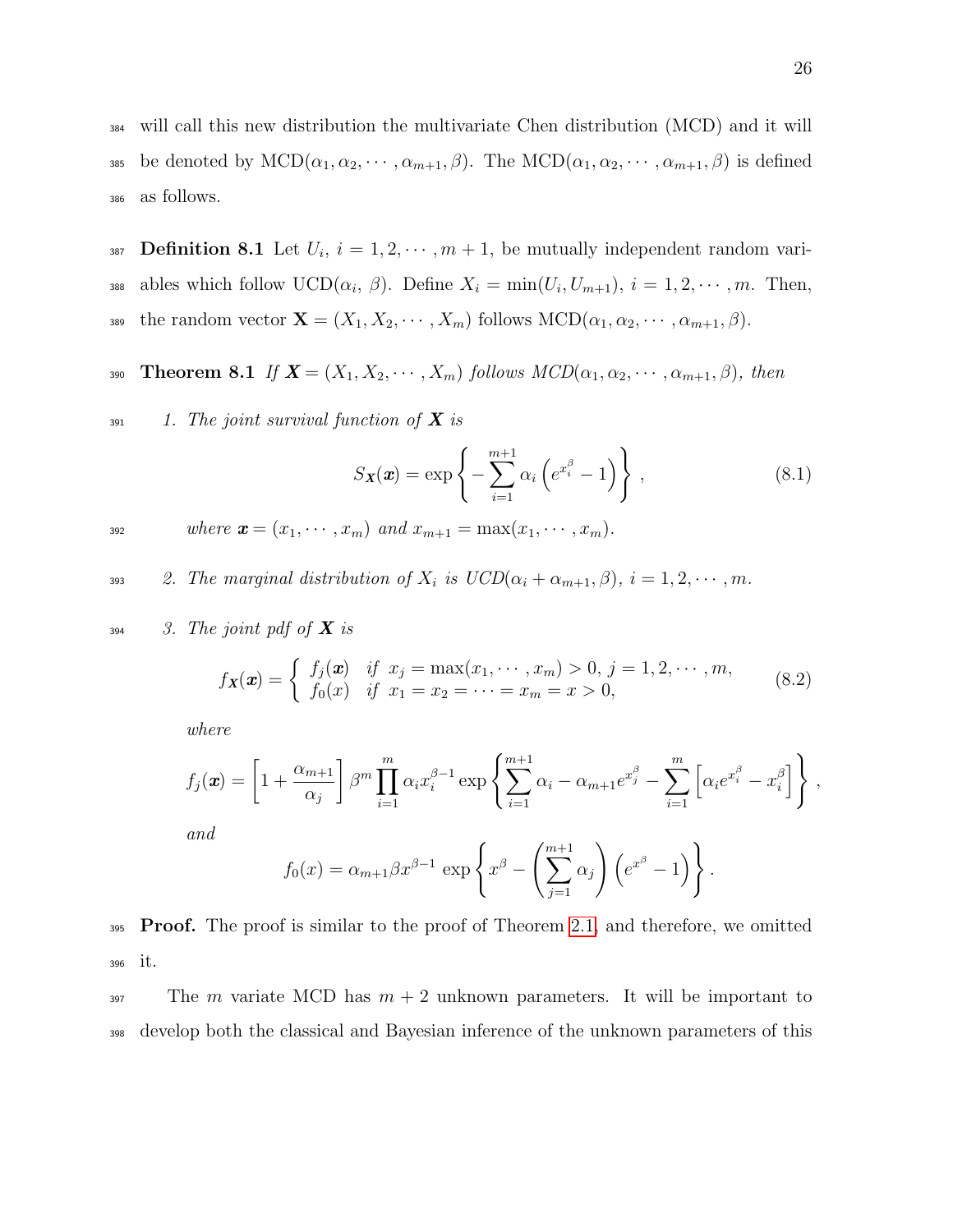model. Moreover, it will be also important to develop proper inference procedure in  $400\degree$  case of dependent competing risks model when there are m causes of failures. More work is needed along that direction.

### Acknowledgements:

 The authors would like to thank the unknown reviewers and the Associate Editor for their constructive comments which have helped to improve the manuscript signif-icantly.

# References

- [1] Chen, Z. (2000), A New Two-Parameter Lifetime Distribution with Bathtub <sup>408</sup> Shape or Increasing Failure Rate Function. Statistics and Probability Letters, 49, 155-161.
- [2] Cox, D.R. (1959). The analysis of exponentially distributed lifetimes with two <sup>411</sup> types of failures. Journal of the Royal Statistical Society Series B, 21, 411 - 421.
- [3] Crowder, M. (2001). Classical Competing Risks Model, Chapman & Hall, New York.
- [4] Feizjavdian, S.H. and Hashemi, R. (2015). Analysis of dependent competing risks in presence of progressive hybrid censoring using Marshall-Olkin bivariate Weibull distri-bution. Computational Statistics and Data Analysis, 82, 19–34.
- [5] Gaver, D.P. and Acar, M. (1979). Analytical hazard representations for use in reliability, mortality, and simulation studies. Communications in Statistics-Simulation and Computation, 8(2), 91-111.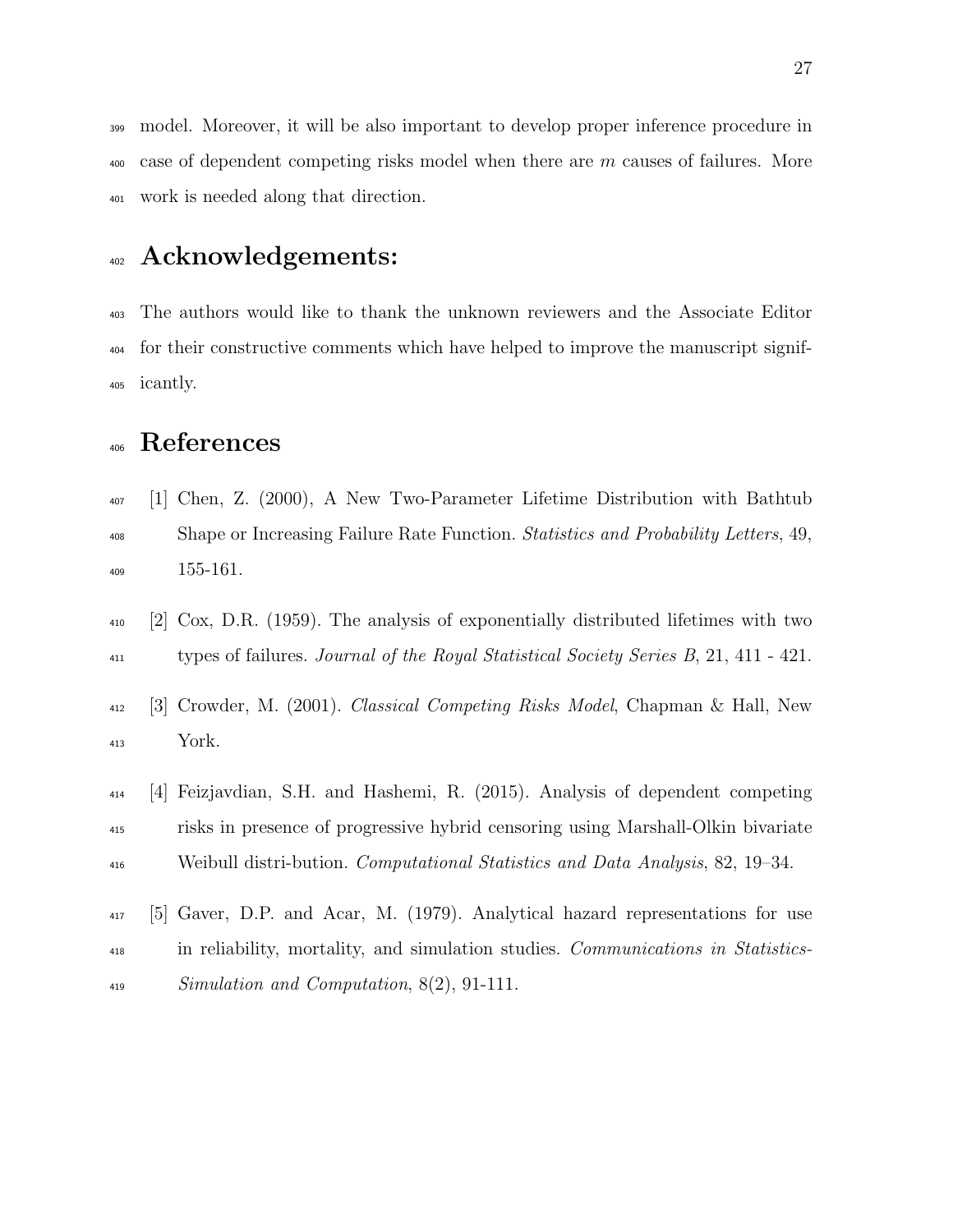- [6] Kundu, D. and Gupta, A.K. (2017), "On bivariate inverse Weibull distribution", Brazilian Journal of Probability and Statistics, vol. 31, no. 2, 275 – 302.
- [7] Hjorth, U. (1980). A Reliability Distribution with Increasing, Decreasing, <sup>423</sup> Constant and Bathtub-Shaped Failure Rates. Technometrics, 22(1), 99-107. doi:10.2307/1268388
- [8] Karlis, D. (2003). ML estimation for multivariate shock models via an EM algo-rithm. Ann. Inst. Statist. Math., 55, 817 - 830.
- [9] Kundu, D. (2004). Parameter estimation of the partially complete time and type of failure data. Biometrical Journal, 46, 165–179.
- [10] Kundu, D. and Gupta, R.D. (2009). Bivariate generalized exponential distribu-tion. Journal of Multivariate Analysis, 100, 581-593
- [11] Leemis, L. (1986). Relationships Among Common Univariate Distributions. The American Statistician, 40,143-146.
- [12] Lemonte, A.J. (2013). A new exponential-type distribution with constant, de- creasing, increasing, upside-down bathtub and bathtub-shaped failure rate func-<sup>435</sup> tion. Computational Statistics & Data Analysis,  $62(C)$ , 149-170.
- [13] Marshall, A.W. and Olkin, I. (1967). Multivariate exponential distribution. Jour-nal of the American Statistical Association, 62, 30 - 44.
- [14] Meintanis, S. (2007). Test of fit for Marshall–Olkin distributions with applica-tions. Journal of Statistical Planning and Inference. 137. 3954-3963.
- <span id="page-27-0"></span> [15] Nelson, R.B. (2007), An Introduction to Copulas, 2nd ed. Springer Science and Business Media.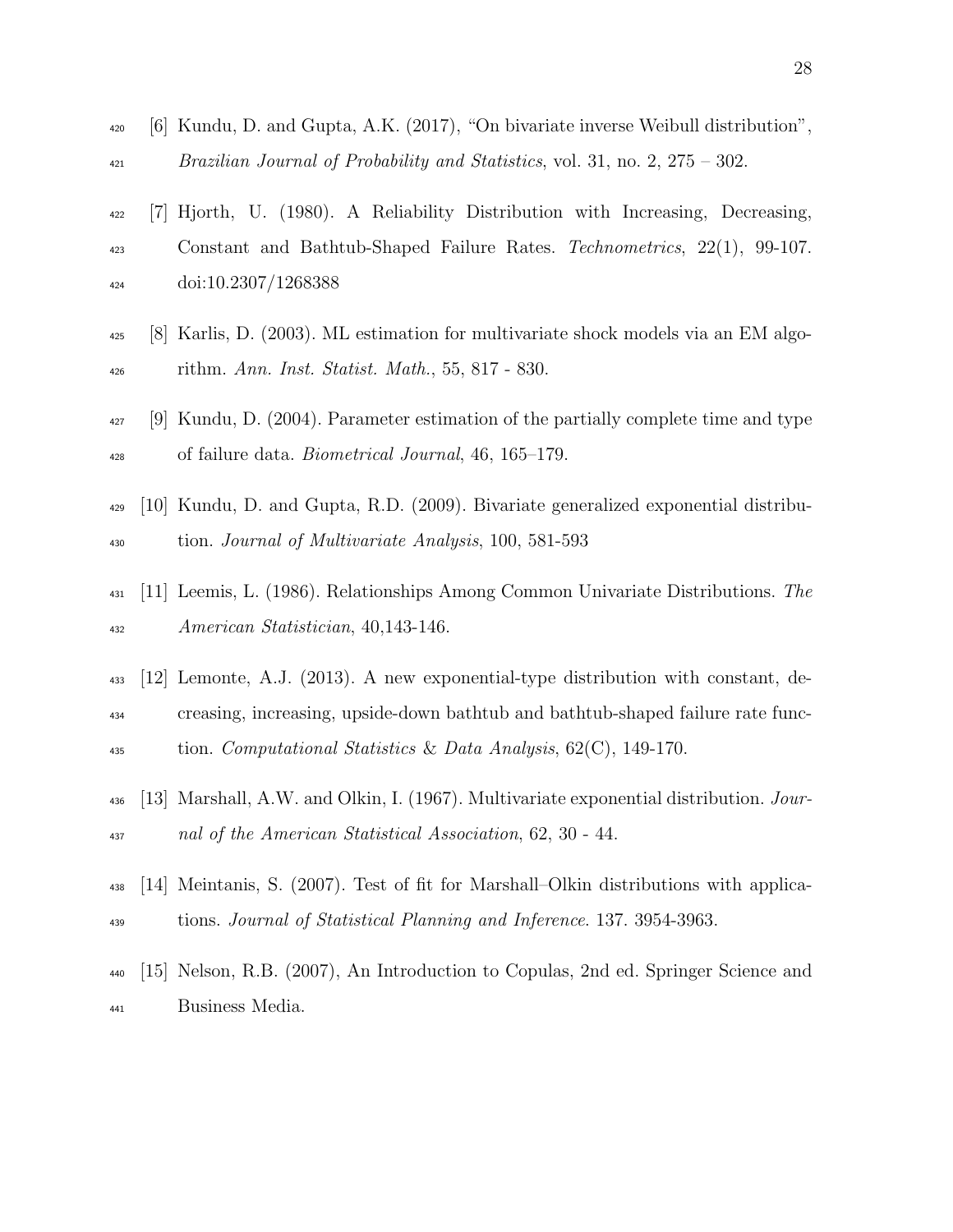- [16] Mudholkar, G.S. and Srivastava, D.K. (1993). Exponentiated Weibull family for analyzing bathtub failure-rate data. IEEE Transactions on Reliability, 42(2), 299-302.
- [17] Prentice, R.L., Kalbfleish, J.D., Peterson, Jr. A.V., Flurnoy, N., Farewell, V.T. and Breslow, N.E. (1978). The analysis of failure times in presence of competing risks. Biometrics, 34, 541 - 554.
- [18] Samanta, D. and Kundu, D. (2021). Bayesian Inference of a Dependent Compet-ing Risk Data. Journal of Statistical Computation and Simulation, (to appear).
- [19] Sarhan, A.M. and Balakrishnan, N. (2007). A new class of bivariate distributions <sup>451</sup> and its mixture. *Journal of Multivariate Analysis*. 98. 1508-1527.
- [20] Sarhan, A.M., Hamilton, D.C., Smith, B. and Kundu, D. (2011). The bivariate generalized linear failure rate distribution and its multivariate extension. Com-putational Statistics and Data Analysis, 55, 644-654.
- [21] Shen, Y. and Xu, A. (2018). On the dependent competing risks using Mar- shall–Olkin bivariate Weibull model: Parameter estimation with different meth-ods. Communication in Statistics - Theory and Methods 47, 5558–5572.
- [22] Smith, R. and Bain, L. (1975). An Exponential Power Life-Testing Distribution. Communications in Statistics-Theory and Methods, 4, 469-481.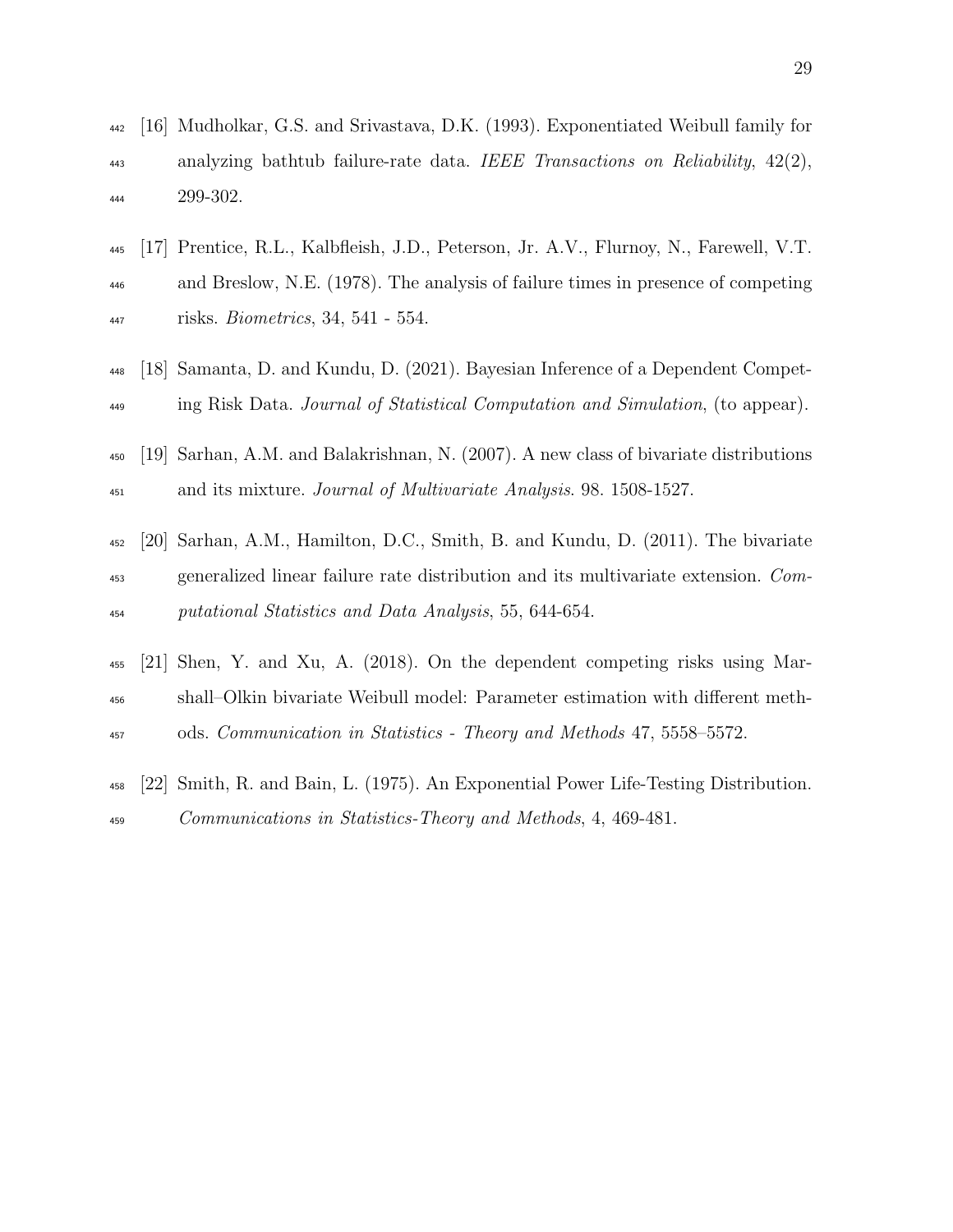| Case 1: $\alpha_1 = 0.1, \alpha_2 = 0.1, \alpha_3 = 0.3, \beta = 0.3$ |                          |            |            |            |         |                                                                       |            |            |         |  |
|-----------------------------------------------------------------------|--------------------------|------------|------------|------------|---------|-----------------------------------------------------------------------|------------|------------|---------|--|
|                                                                       | Average point estimate   |            |            |            |         | <b>MSE</b>                                                            |            |            |         |  |
| $\, n$                                                                | Method                   | $\alpha_1$ | $\alpha_2$ | $\alpha_3$ | $\beta$ | $\alpha_1$                                                            | $\alpha_2$ | $\alpha_3$ | $\beta$ |  |
| 20                                                                    | ML                       | 0.102      | 0.101      | 0.303      | 0.317   | 0.00274                                                               | 0.00282    | 0.00862    | 0.00224 |  |
| 20                                                                    | <b>Bayes</b>             | 0.103      | 0.102      | 0.309      | 0.312   | 0.00284                                                               | 0.00288    | 0.009      | 0.00214 |  |
| $30\,$                                                                | ML                       | $0.102\,$  | 0.101      | 0.3        | 0.311   | 0.00183                                                               | 0.00182    | 0.00542    | 0.00125 |  |
| $30\,$                                                                | <b>Bayes</b>             | 0.102      | 0.101      | 0.303      | 0.307   | 0.00184                                                               | 0.00182    | 0.00536    | 0.00119 |  |
| 40                                                                    | ML                       | 0.100      | 0.101      | 0.299      | 0.308   | 0.00128                                                               | 0.00132    | 0.00425    | 0.00092 |  |
| 40                                                                    | <b>Bayes</b>             | 0.101      | 0.101      | 0.302      | 0.306   | 0.0013                                                                | 0.00135    | 0.00421    | 0.00088 |  |
| $50\,$                                                                | ML                       | 0.101      | 0.101      | 0.305      | 0.305   | 0.00107                                                               | 0.00102    | 0.00325    | 0.00065 |  |
| $50\,$                                                                | <b>Bayes</b>             | 0.101      | 0.101      | 0.307      | 0.303   | 0.00108                                                               | 0.00103    | 0.00326    | 0.00063 |  |
| 60                                                                    | ML                       | 0.100      | 0.100      | 0.298      | 0.307   | 0.00089                                                               | 0.00086    | 0.0027     | 0.00058 |  |
| 60                                                                    | <b>Bayes</b>             | 0.100      | 0.100      | 0.300      | 0.305   | 0.00089                                                               | 0.00086    | 0.00267    | 0.00055 |  |
| 70                                                                    | ML                       | 0.100      | 0.101      | 0.301      | 0.304   | 0.00077                                                               | 0.00074    | 0.00226    | 0.00047 |  |
| 70                                                                    | <b>Bayes</b>             | 0.101      | 0.101      | 0.303      | 0.303   | 0.00078                                                               | 0.00074    | 0.00228    | 0.00045 |  |
| 80                                                                    | $\overline{\mathrm{ML}}$ | 0.100      | 0.101      | 0.302      | 0.304   | 0.00064                                                               | 0.00066    | 0.00201    | $4e-04$ |  |
| 80                                                                    | <b>Bayes</b>             | 0.100      | 0.101      | 0.304      | 0.303   | 0.00065                                                               | 0.00067    | 0.00202    | 0.00039 |  |
| 90                                                                    | ML                       | 0.101      | 0.100      | 0.301      | 0.304   | 0.00061                                                               | 0.00056    | 0.00181    | 0.00036 |  |
| $90\,$                                                                | <b>Bayes</b>             | 0.101      | 0.100      | 0.302      | 0.302   | 0.00061                                                               | 0.00056    | 0.00182    | 0.00036 |  |
| 100                                                                   | ML                       | 0.100      | $0.100\,$  | 0.299      | 0.303   | 0.00048                                                               | 0.00051    | 0.00162    | 0.00032 |  |
| 100                                                                   | <b>Bayes</b>             | 0.100      | 0.101      | 0.301      | 0.302   | 0.00048                                                               | 0.00051    | 0.00161    | 0.00031 |  |
|                                                                       |                          |            |            |            |         | Case 2: $\alpha_1 = 0.1, \alpha_2 = 0.2, \alpha_3 = 0.3, \beta = 0.3$ |            |            |         |  |
| 20                                                                    | ML                       | 0.104      | 0.206      | 0.304      | 0.316   | 0.00334                                                               | 0.00702    | 0.00929    | 0.00213 |  |
| $20\,$                                                                | <b>Bayes</b>             | 0.105      | 0.207      | 0.310      | 0.312   | 0.00332                                                               | 0.00734    | 0.0105     | 0.00207 |  |
| $30\,$                                                                | ML                       | 0.102      | 0.203      | 0.303      | 0.311   | 0.0022                                                                | 0.00446    | 0.00634    | 0.00129 |  |
| $30\,$                                                                | <b>Bayes</b>             | 0.103      | 0.203      | 0.306      | 0.308   | 0.0022                                                                | 0.00469    | 0.00637    | 0.00123 |  |
| 40                                                                    | ML                       | 0.099      | 0.203      | 0.303      | 0.308   | 0.00149                                                               | 0.00304    | 0.00479    | $9e-04$ |  |
| 40                                                                    | <b>Bayes</b>             | 0.100      | 0.203      | 0.305      | 0.306   | 0.0015                                                                | 0.00304    | 0.00482    | 0.00086 |  |
| $50\,$                                                                | ML                       | 0.102      | 0.203      | 0.302      | 0.307   | 0.00127                                                               | 0.00247    | 0.00335    | 0.00068 |  |
| 50                                                                    | <b>Bayes</b>             | 0.102      | 0.203      | 0.304      | 0.305   | 0.00128                                                               | 0.00248    | 0.00336    | 0.00065 |  |
| 60                                                                    | ML                       | 0.100      | 0.201      | 0.301      | 0.306   | 0.00099                                                               | 0.002      | 0.00291    | 0.00058 |  |
| 60                                                                    | <b>Bayes</b>             | 0.100      | 0.201      | 0.302      | 0.304   | 0.001                                                                 | 0.002      | 0.00291    | 0.00056 |  |
| 70                                                                    | ML                       | 0.100      | 0.202      | 0.300      | 0.305   | 0.00081                                                               | 0.00175    | 0.0025     | 0.00045 |  |
| 70                                                                    | <b>Bayes</b>             | 0.101      | 0.202      | 0.301      | 0.303   | 0.00082                                                               | 0.00175    | 0.00249    | 0.00043 |  |
| 80                                                                    | МL                       | 0.100      | 0.200      | 0.302      | 0.304   | 0.00071                                                               | 0.0015     | 0.00222    | 0.00039 |  |
| $80\,$                                                                | <b>Bayes</b>             | 0.100      | 0.200      | 0.303      | 0.303   | 0.00071                                                               | 0.00151    | 0.00223    | 0.00038 |  |
| 90                                                                    | ML                       | 0.101      | 0.201      | 0.301      | 0.303   | 0.00069                                                               | 0.00133    | 0.00191    | 0.00033 |  |
| 90                                                                    | <b>Bayes</b>             | 0.101      | $0.202\,$  | 0.302      | 0.302   | 0.00069                                                               | 0.00134    | 0.00189    | 0.00033 |  |
| 100                                                                   | ML                       | 0.101      | 0.201      | 0.3        | 0.304   | 0.00057                                                               | 0.0012     | 0.00168    | $3e-04$ |  |
| 100                                                                   | <b>Bayes</b>             | 0.101      | 0.202      | 0.301      | 0.303   | 0.00057                                                               | 0.00121    | 0.00168    | $3e-04$ |  |

<span id="page-29-0"></span>Table 1: The average of MLEs and Bayes estimates and corresponding MSE.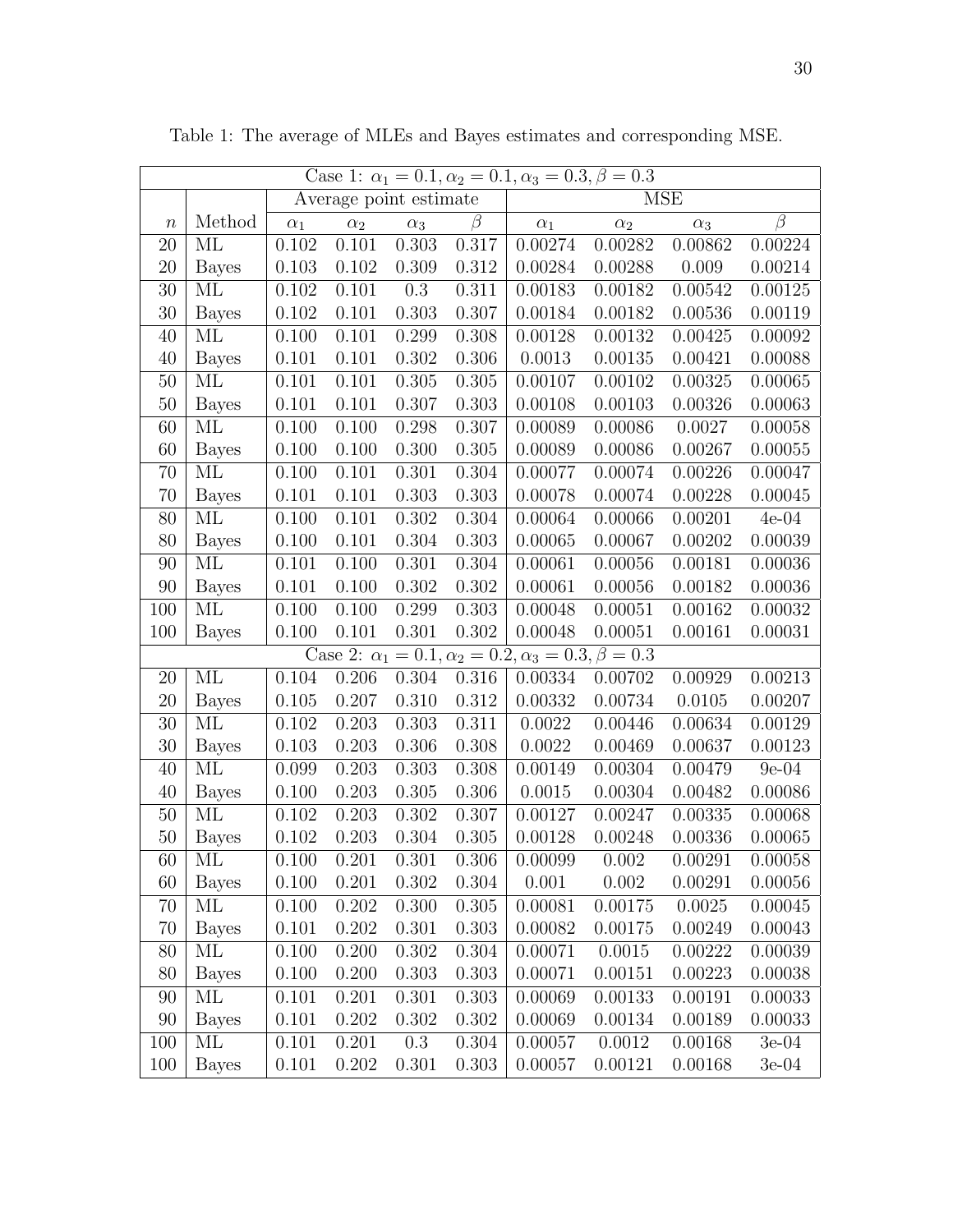| Case 3: $\alpha_1 = 0.1, \alpha_2 = 0.2, \alpha_3 = 0.3, \beta = 1.2$ |              |            |                        |            |         |               |            |            |           |  |
|-----------------------------------------------------------------------|--------------|------------|------------------------|------------|---------|---------------|------------|------------|-----------|--|
|                                                                       |              |            | Average point estimate |            |         | <b>MSE</b>    |            |            |           |  |
| $\, n$                                                                | Method       | $\alpha_1$ | $\alpha_2$             | $\alpha_3$ | $\beta$ | $\alpha_1$    | $\alpha_2$ | $\alpha_3$ | $\beta$   |  |
| 20                                                                    | ML           | 0.103      | 0.206                  | 0.301      | 1.27    | 0.00334       | 0.00693    | 0.00902    | 0.03446   |  |
| 20                                                                    | <b>Bayes</b> | 0.103      | 0.207                  | 0.306      | 1.254   | 0.00332       | 0.00746    | 0.00953    | 0.03292   |  |
| $30\,$                                                                | ML           | 0.103      | 0.203                  | 0.304      | 1.236   | 0.00229       | 0.00432    | 0.00596    | 0.01904   |  |
| 30                                                                    | <b>Bayes</b> | 0.103      | 0.203                  | 0.307      | 1.225   | 0.0023        | 0.00431    | 0.006      | 0.01813   |  |
| 40                                                                    | ML           | 0.099      | 0.205                  | 0.303      | 1.235   | 0.0015        | 0.00332    | 0.00461    | 0.01521   |  |
| 40                                                                    | <b>Bayes</b> | 0.100      | 0.205                  | 0.305      | 1.227   | 0.00151       | 0.00332    | 0.00462    | 0.01447   |  |
| $50\,$                                                                | ML           | 0.100      | 0.204                  | 0.302      | 1.226   | 0.00118       | 0.00253    | 0.00347    | 0.01064   |  |
| $50\,$                                                                | <b>Bayes</b> | 0.101      | 0.204                  | 0.303      | 1.218   | 0.00118       | 0.00253    | 0.00345    | 0.01023   |  |
| 60                                                                    | ML           | 0.102      | 0.201                  | 0.299      | 1.217   | 0.00102       | 0.00203    | 0.00282    | 0.00887   |  |
| 60                                                                    | <b>Bayes</b> | 0.102      | 0.201                  | 0.301      | 1.211   | 0.00102       | 0.00203    | 0.00281    | 0.00862   |  |
| 70                                                                    | ML           | 0.100      | 0.202                  | 0.301      | 1.223   | 0.00083       | 0.00182    | 0.00235    | 0.00772   |  |
| 70                                                                    | <b>Bayes</b> | 0.1        | 0.202                  | 0.302      | 1.218   | 0.00083       | 0.00182    | 0.00236    | 0.00749   |  |
| 80                                                                    | ML           | 0.100      | 0.201                  | 0.300      | 1.218   | 0.00071       | 0.00158    | 0.00211    | 0.00644   |  |
| 80                                                                    | <b>Bayes</b> | 0.1        | 0.201                  | 0.301      | 1.213   | 0.00071       | 0.00158    | 0.0021     | 0.00628   |  |
| 90                                                                    | ML           | 0.100      | 0.201                  | $0.3\,$    | 1.216   | $6e-04$       | 0.00135    | 0.0018     | 0.00573   |  |
| $90\,$                                                                | <b>Bayes</b> | 0.100      | 0.201                  | 0.301      | 1.212   | $6e-04$       | 0.00136    | 0.00181    | 0.00559   |  |
| 100                                                                   | ML           | 0.100      | 0.201                  | 0.300      | 1.214   | 0.00058       | 0.00127    | 0.00169    | 0.00496   |  |
| 100                                                                   | <b>Bayes</b> | 0.100      | $0.202\,$              | 0.301      | 1.210   | 0.00059       | 0.00128    | 0.00168    | 0.00485   |  |
| Case 4: $\alpha_1 = 1.1, \alpha_2 = 1.2, \alpha_3 = 1.3, \beta = 1.2$ |              |            |                        |            |         |               |            |            |           |  |
| 20                                                                    | ML           | 1.270      | 1.405                  | 1.473      | 1.289   | 0.38411       | 0.45768    | 0.36021    | 0.05517   |  |
| $20\,$                                                                | <b>Bayes</b> | 1.271      | 1.408                  | 1.477      | 1.282   | 0.39984       | 0.47789    | 0.37735    | 0.05348   |  |
| $30\,$                                                                | ML           | 1.208      | 1.310                  | 1.407      | 1.257   | 0.20021       | 0.22621    | 0.18342    | 0.03244   |  |
| 30                                                                    | <b>Bayes</b> | 1.206      | 1.309                  | 1.408      | 1.253   | 0.20285       | 0.23       | 0.18529    | 0.03189   |  |
| 40                                                                    | ML           | 1.181      | 1.279                  | 1.381      | 1.242   | 0.12869       | 0.147      | 0.1291     | 0.02234   |  |
| 40                                                                    | <b>Bayes</b> | 1.179      | 1.278                  | 1.381      | 1.239   | 0.12964       | 0.14824    | 0.13008    | 0.02199   |  |
| $50\,$                                                                | ML           | 1.158      | 1.269                  | 1.362      | 1.233   | 0.09598       | 0.10971    | 0.09532    | $0.018\,$ |  |
| $50\,$                                                                | <b>Bayes</b> | 1.157      | 1.268                  | 1.362      | 1.231   | $\,0.09646\,$ | 0.11026    | 0.09559    | 0.01775   |  |
| 60                                                                    | ML           | 1.143      | 1.25                   | $1.354\,$  | 1.226   | 0.07512       | 0.0885     | 0.07621    | 0.01369   |  |
| 60                                                                    | <b>Bayes</b> | 1.142      | 1.249                  | 1.354      | 1.224   | 0.07561       | 0.08918    | 0.07663    | 0.01357   |  |
| 70                                                                    | ML           | 1.149      | 1.251                  | 1.347      | 1.228   | 0.0703        | 0.07662    | 0.06511    | 0.01183   |  |
| 70                                                                    | <b>Bayes</b> | 1.148      | 1.250                  | 1.347      | 1.227   | 0.07069       | 0.07696    | 0.06554    | 0.01176   |  |
| 80                                                                    | ML           | 1.136      | 1.244                  | 1.336      | 1.221   | 0.05488       | 0.06522    | 0.05712    | 0.01026   |  |
| 80                                                                    | <b>Bayes</b> | 1.135      | 1.243                  | 1.336      | 1.219   | 0.05503       | 0.06534    | 0.05711    | 0.01017   |  |
| 90                                                                    | ML           | 1.138      | 1.243                  | 1.332      | 1.218   | 0.04698       | 0.0604     | 0.05032    | 0.00842   |  |
| 90                                                                    | <b>Bayes</b> | 1.137      | 1.242                  | 1.332      | 1.216   | 0.04705       | 0.06061    | 0.05044    | 0.00839   |  |
| 100                                                                   | ML           | 1.135      | 1.234                  | 1.325      | 1.22    | 0.04565       | 0.05195    | 0.04126    | 0.00823   |  |
| 100                                                                   | <b>Bayes</b> | 1.134      | 1.233                  | 1.325      | 1.218   | 0.04588       | 0.05224    | 0.04139    | 0.00817   |  |

<span id="page-30-0"></span>Table 2: The average of MLEs and Bayes estimates and corresponding MSE.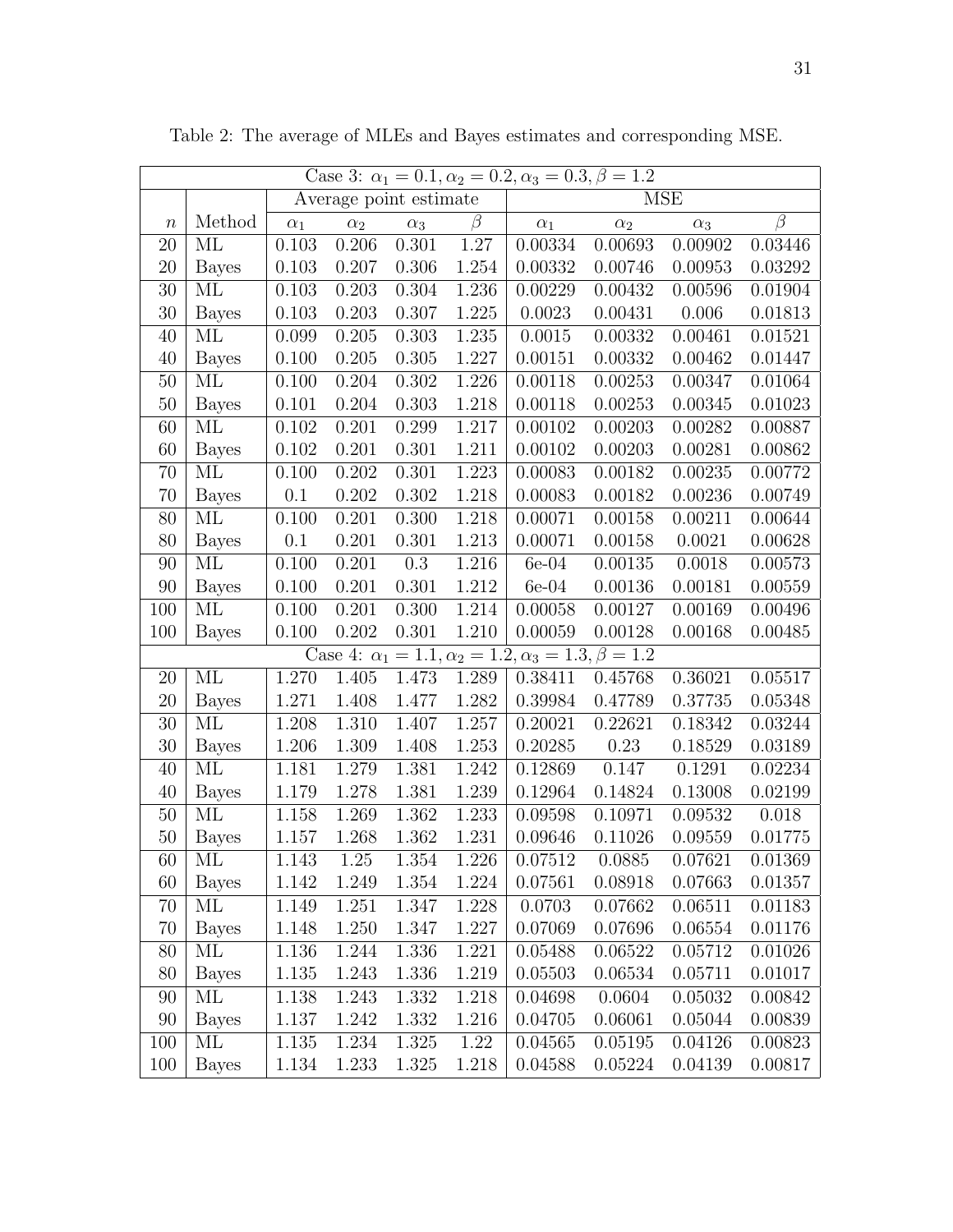| Model      | <b>MLEs</b>                                                                                                                                            |                          | AIC     |
|------------|--------------------------------------------------------------------------------------------------------------------------------------------------------|--------------------------|---------|
| BVGE       | $\hat{\alpha}_1 = 1.351, \hat{\alpha}_2 = 0.465, \hat{\alpha}_3 = 1.153,$                                                                              | $-296.935$               | 601.870 |
|            | $= 0.039$                                                                                                                                              |                          |         |
| BGLFR      | $\hat{\alpha}_1 = 0.492, \hat{\alpha}_2 = 0.166, \hat{\alpha}_3 = 0.411,$<br>$\hat{\beta} = 2.013 \times 10^{-4}, \hat{\gamma} = 8.051 \times 10^{-4}$ | $-293.379$               | 596.757 |
|            |                                                                                                                                                        |                          |         |
| <b>BCD</b> | $\hat{\alpha}_1 = 2.817 \times 10^{-3}, \hat{\alpha}_2 = 6.298 \times 10^{-3},$                                                                        | $-288.2341$   $584.4681$ |         |
|            | $\hat{\alpha}_3 = 6.006 \times 10^{-3}, \hat{\beta} = 0.4035$                                                                                          |                          |         |

Table 3: The MLEs and the values of  $\hat{\mathcal{L}}$  and AIC.

<span id="page-31-0"></span>

| Statistic | $\alpha_1$ | $\alpha_2$ | $\alpha_3$ | β      |
|-----------|------------|------------|------------|--------|
| Min.      | 9.314e-05  | 0.00081    | 0.00060    | 0.3300 |
| 1st Qu.   | 1.056e-03  | 0.00286    | 0.00273    | 0.4093 |
| Median    | 1.601e-03  | 0.00401    | 0.00389    | 0.4213 |
| Mean      | 1.838e-03  | 0.00441    | 0.00427    | 0.4208 |
| 3rd Qu.   | 2.343e-03  | 0.00557    | 0.00530    | 0.4326 |
| Max.      | 1.600e-02  | 0.01791    | 0.02665    | 0.4779 |
| Min.      | 0.0003374  | 0.00143    | 0.001268   | 0.3919 |
| 1st Qu.   | 0.0013286  | 0.00338    | 0.003277   | 0.4134 |
| Median    | 0.0016916  | 0.00415    | 0.004002   | 0.4202 |
| Mean      | 0.0017998  | 0.00425    | 0.004158   | 0.4200 |
| 3rd Qu.   | 0.0021995  | 0.00499    | 0.004870   | 0.4269 |
| Max.      | 0.0052505  | 0.00911    | 0.010205   | 0.4515 |

Table 4: Summary statistics for the random draws from the posterior distribution using the two prior scenarios.